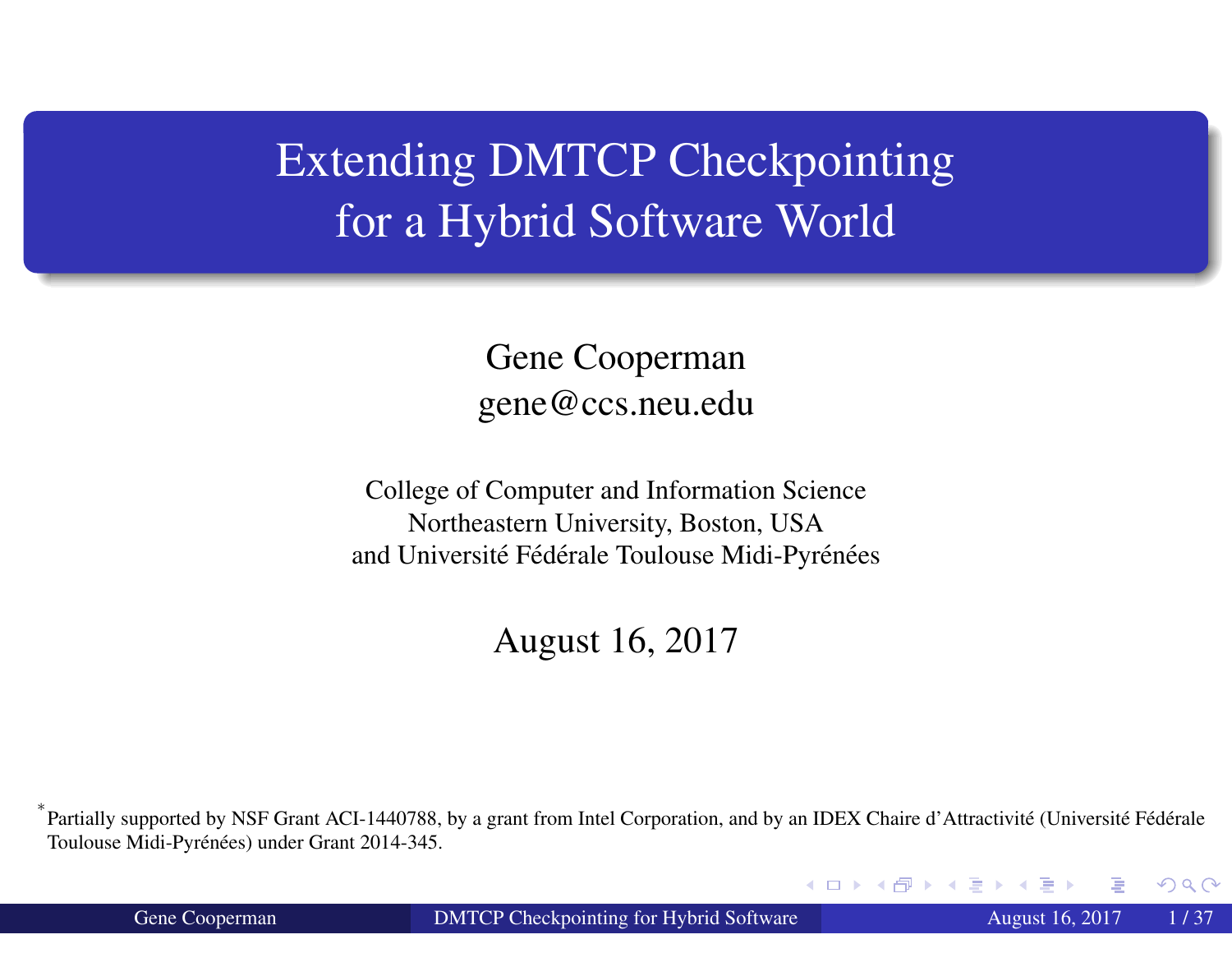- [DMTCP](#page-2-0) A review
- DMTCP [Plugins](#page-9-0) <sup>A</sup> review
- Recent Advances: Petascale [Checkpointing](#page-13-0)
- Latest Advances: Slurm/DMTCP integration, Batch Pools, [OpenSHMEM](#page-16-0)
- [Experimental](#page-20-0) Advances: Statically linked targets, GPUs, Omni-Path, et al.

 $\Omega$ 

**◆ロト ◆母ト ◆ミト ◆ミト**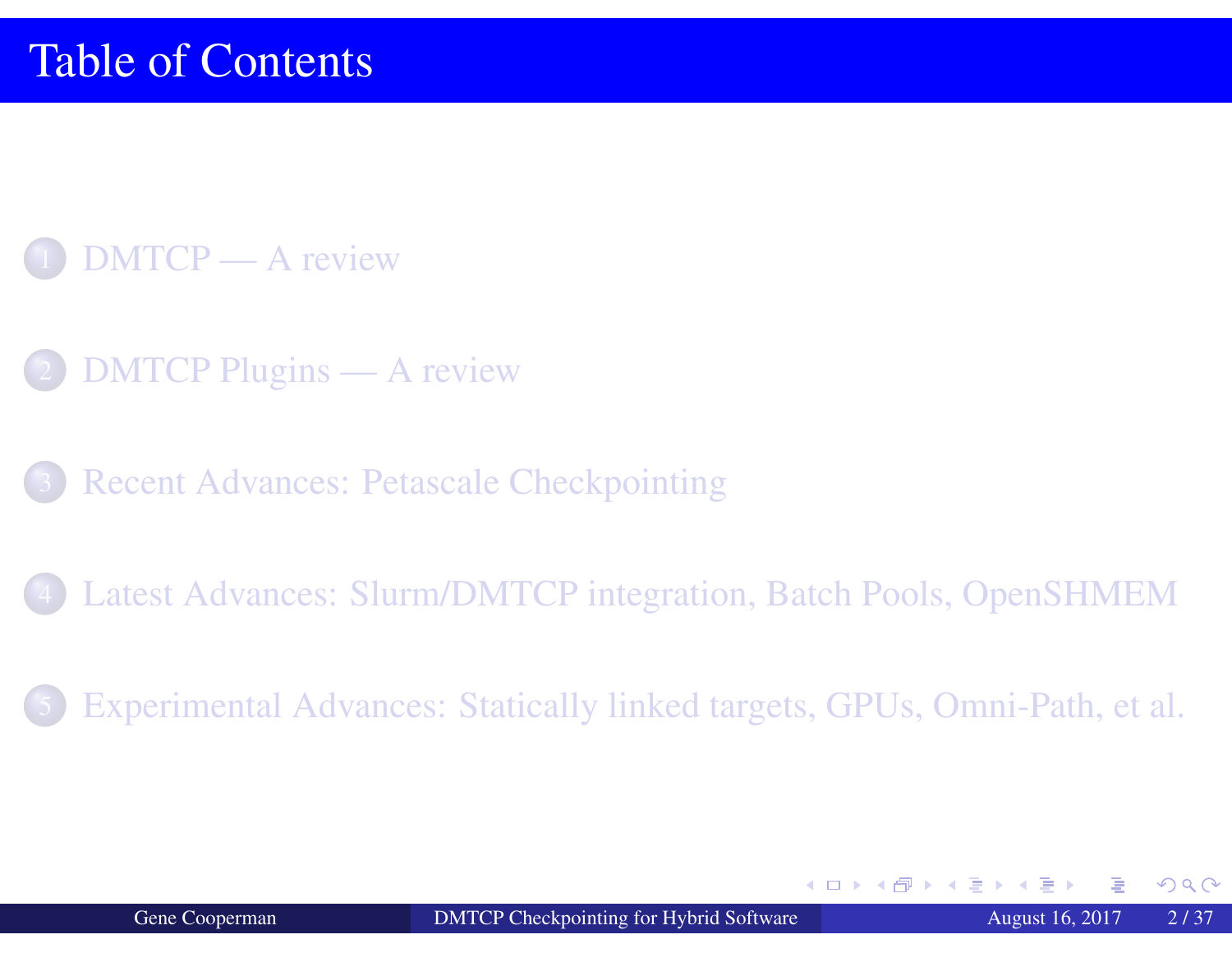#### <span id="page-2-0"></span>1[DMTCP](#page-2-0) — <sup>A</sup> review

- DMTCP [Plugins](#page-9-0) <sup>A</sup> review
- Recent Advances: Petascale [Checkpointing](#page-13-0)
- Latest Advances: Slurm/DMTCP integration, Batch Pools, [OpenSHMEM](#page-16-0)
- [Experimental](#page-20-0) Advances: Statically linked targets, GPUs, Omni-Path, et al.

重

 $\Omega$ 

◀ □ ▶ ◀ @ ▶ ◀ 듣 ▶ ◀ 듣 ▶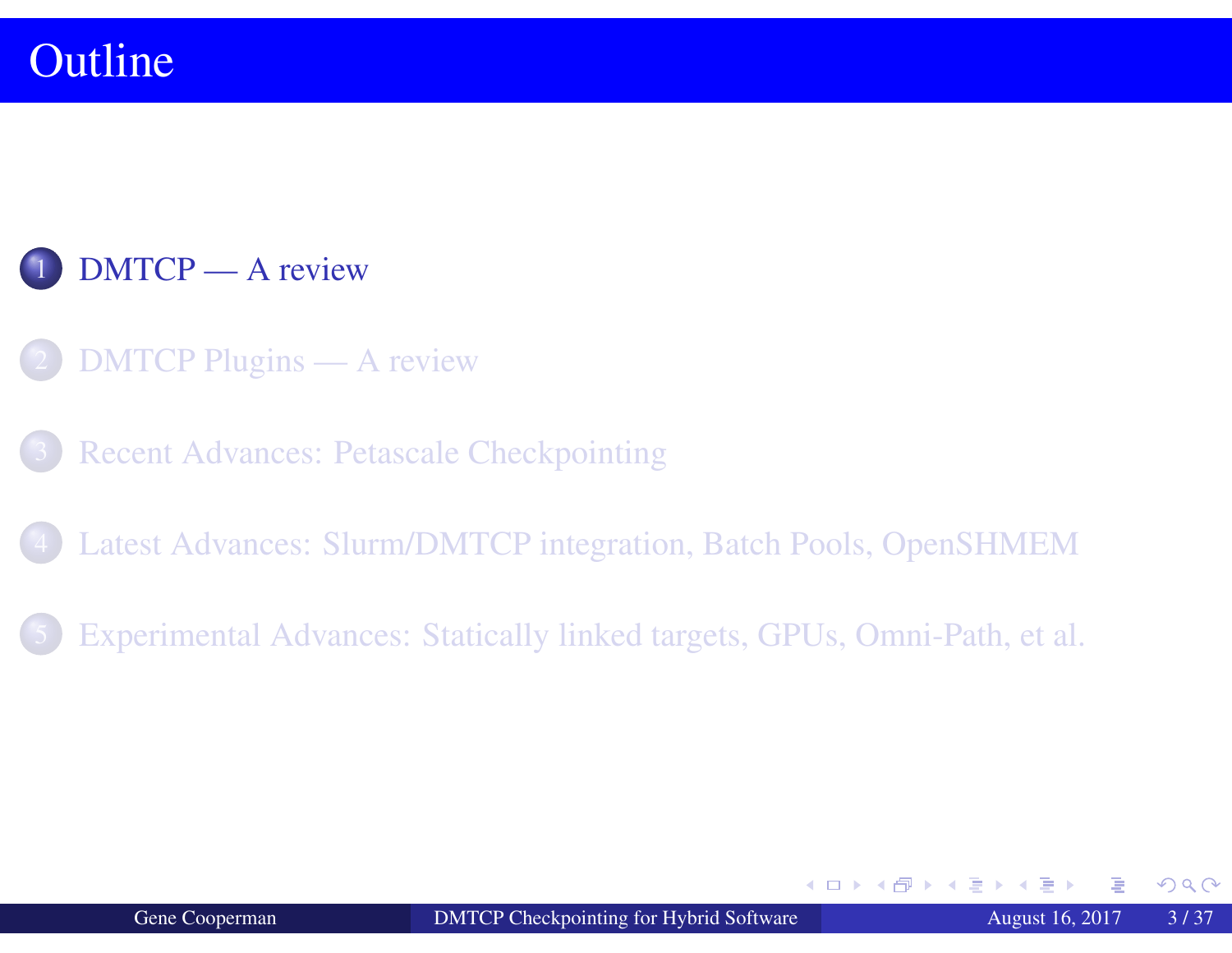## DMTCP: A Demo

```
DMTCP% vi test/dmtcp1.c
> int main(int argc, char* argv[])
> { int count = 1;
> while (1)
> { printf(" %2d ",count++);
> fflush(stdout);
> sleep(2); }
> return 0; }
DMTCP% test/dmtcp1
  1 \quad 2 \quad 3 \stackrel{\frown}{\mathcal{C}}DMTCP% bin/dmtcp_launch --interval 5 test/dmtcp1
  1 2 3 4 5 6 7 ^C
DMTCP% ls ckpt_dmtcp1*
ckpt_dmtcp1_66e1c8437adb789-40000-5745d372.dmtcpDMTCP% bin/dmtcp_restart ckpt_dmtcp1*
  7 8 9 10 ^C
```
◀ㅁ▶◀♬▶◀돋▶◀돋▶ \_ 革\_ ⊙٩⊙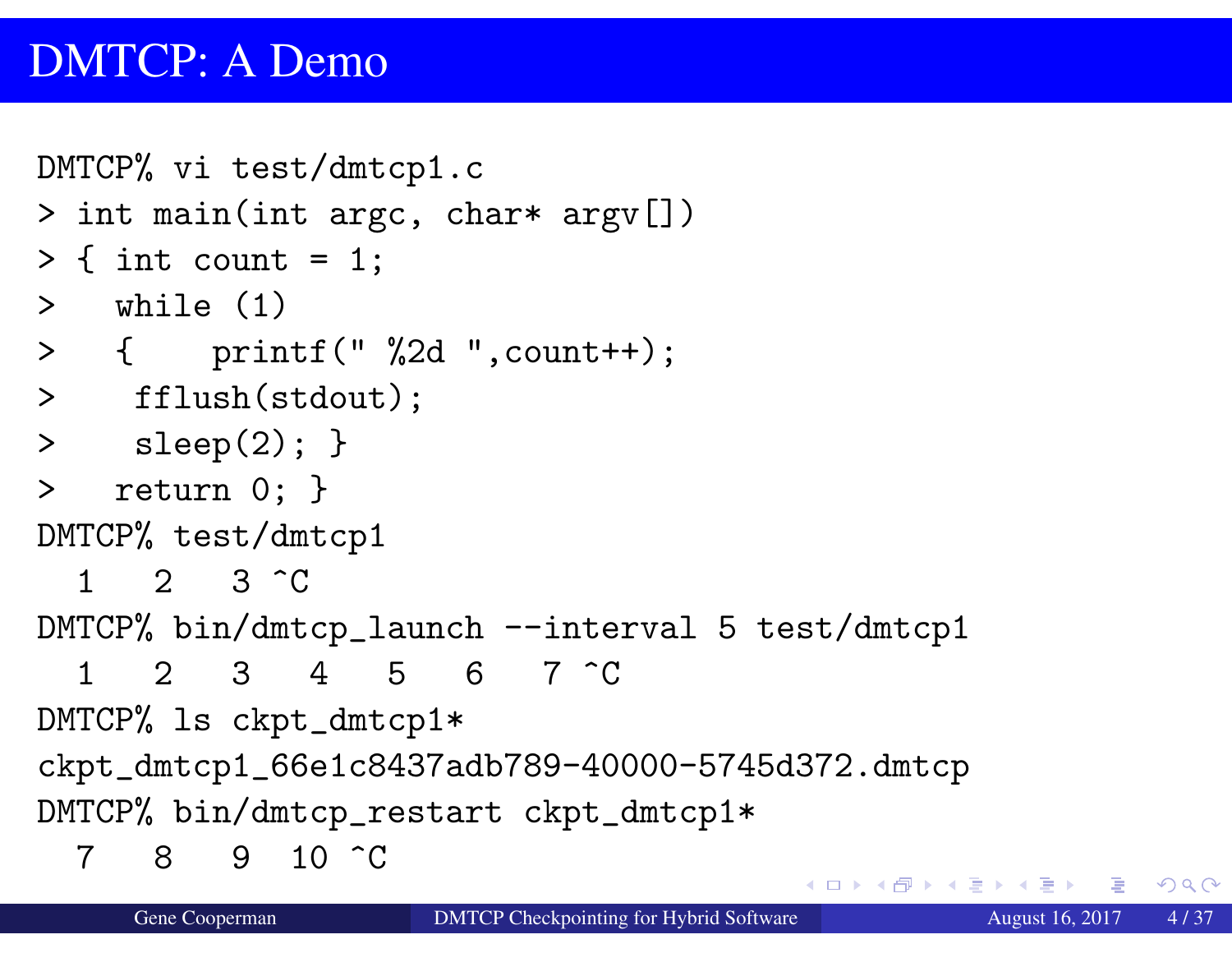## DMTCP: A First Look

#### DMTCP: Distributed MultiThreaded CheckPointing

• As easy to use as:

dmtcp\_launch ./myapp dmtcp\_command --checkpoint dmtcp\_restart ckpt\_myapp\_\*.dmtcp

- and DMTCP is contagious: It follows fork(), ssh, etc.
- Free and Open Source: <http://dmtcp.sourceforge.net>*The DMTCP project is now in its second decade.*
	- Published literature: more than 50 other groups (not us). <http://dmtcp.sourceforge.net/publications.html>
	- *Downloads:*



∍

 $\Omega$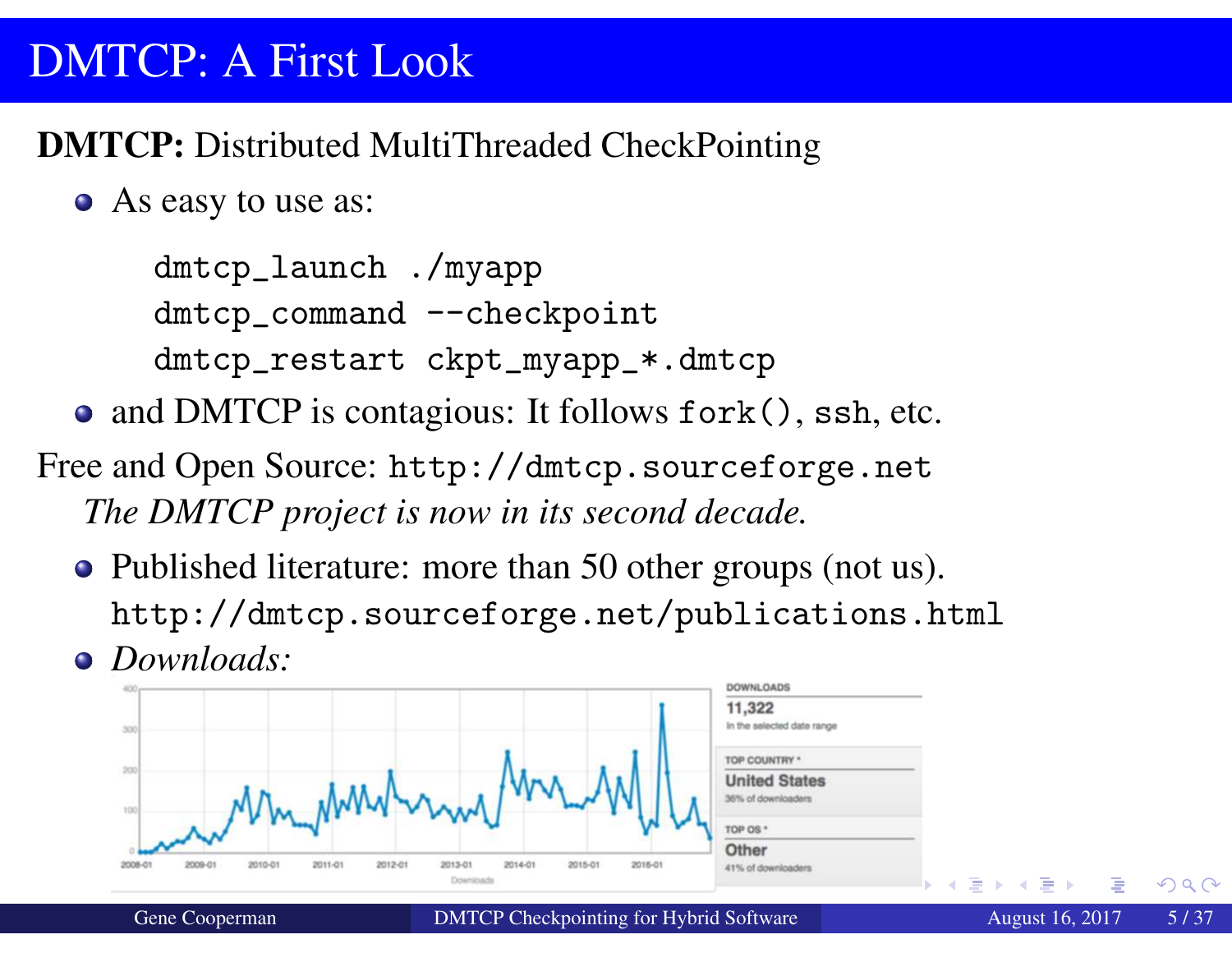*Checkpointing* is the action of saving the state of <sup>a</sup> running process to <sup>a</sup> checkpoint image file.

#### Checkpointing supports several other features for free!

- 1 *Process migration* is the action of migrating <sup>a</sup> running process from one computer to <sup>a</sup> different computer. Process migration is easy: just copy the checkpoint image file to <sup>a</sup> newcomputer, and restart there.
- 2 *Process replication* is the action of creating <sup>a</sup> copy of <sup>a</sup> running process. Process replication is easy: just copy the checkpoint image file to <sup>a</sup> new computer or directory, and restart both the original and the copy of the checkpoint image file.

净

**◆ロト ◆伊ト ◆ミト ◆ミト**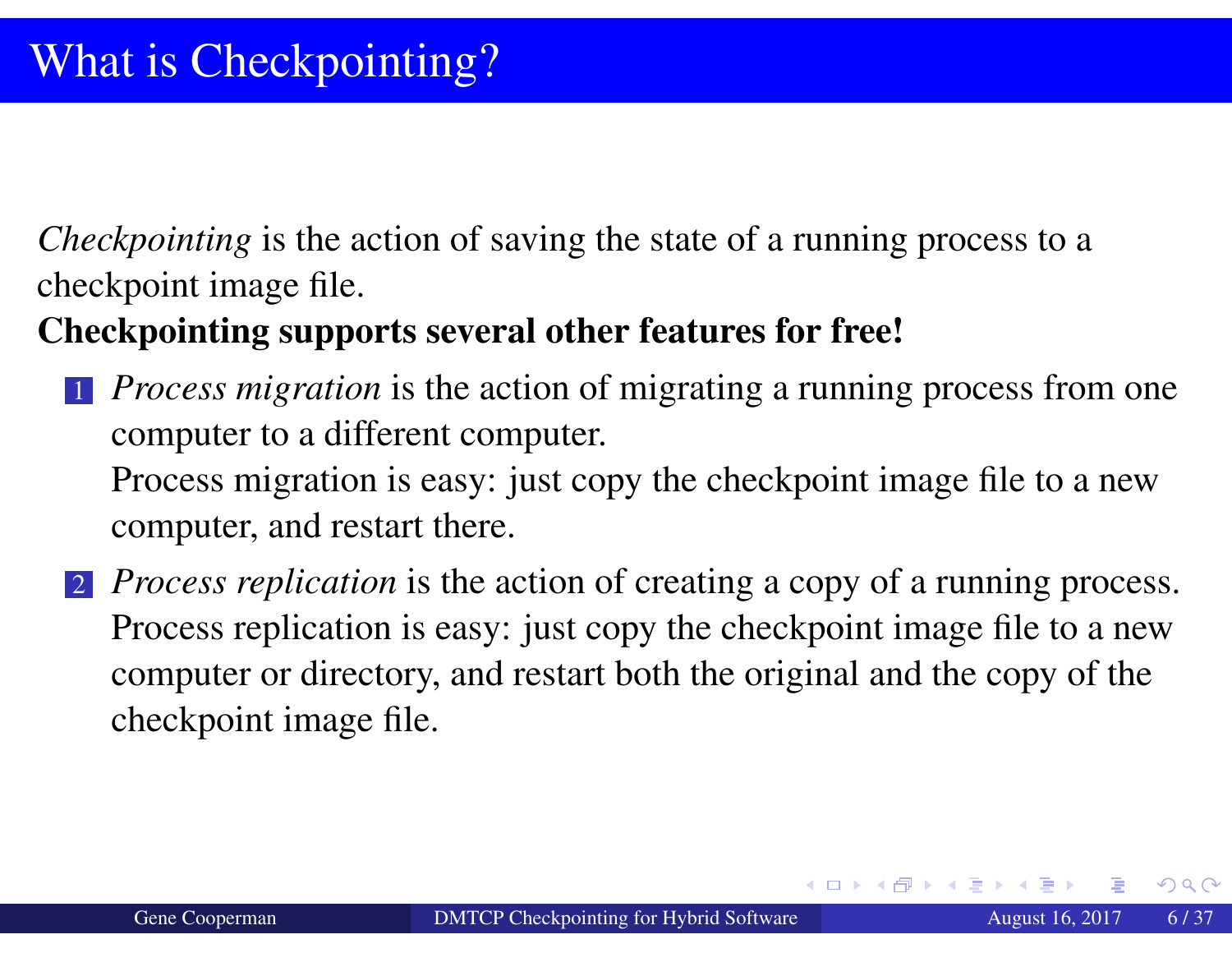- 1 Fault tolerance (if the process crashes, then roll back to <sup>a</sup> previouscheckpoint)
- 2 Extended sessions (if it's time to go home to dinner, then checkpoint andrestart the next day)
- 3 Debugging (checkpoint every <sup>30</sup> seconds; if the process crashes, restart from the last checkpoint under <sup>a</sup> debugger, and analyze)
- 4 Reproducible Bug Reports (checkpoint every <sup>30</sup> seconds; if the processcrashes, submit the last checkpoint image to the program developer)
- 5 Fast startup of <sup>a</sup> process (checkpoint after the process starts, and thenrestart from the ckpt image file in the future)

净

**◆ロト ◆伊ト ◆ミト ◆ミト**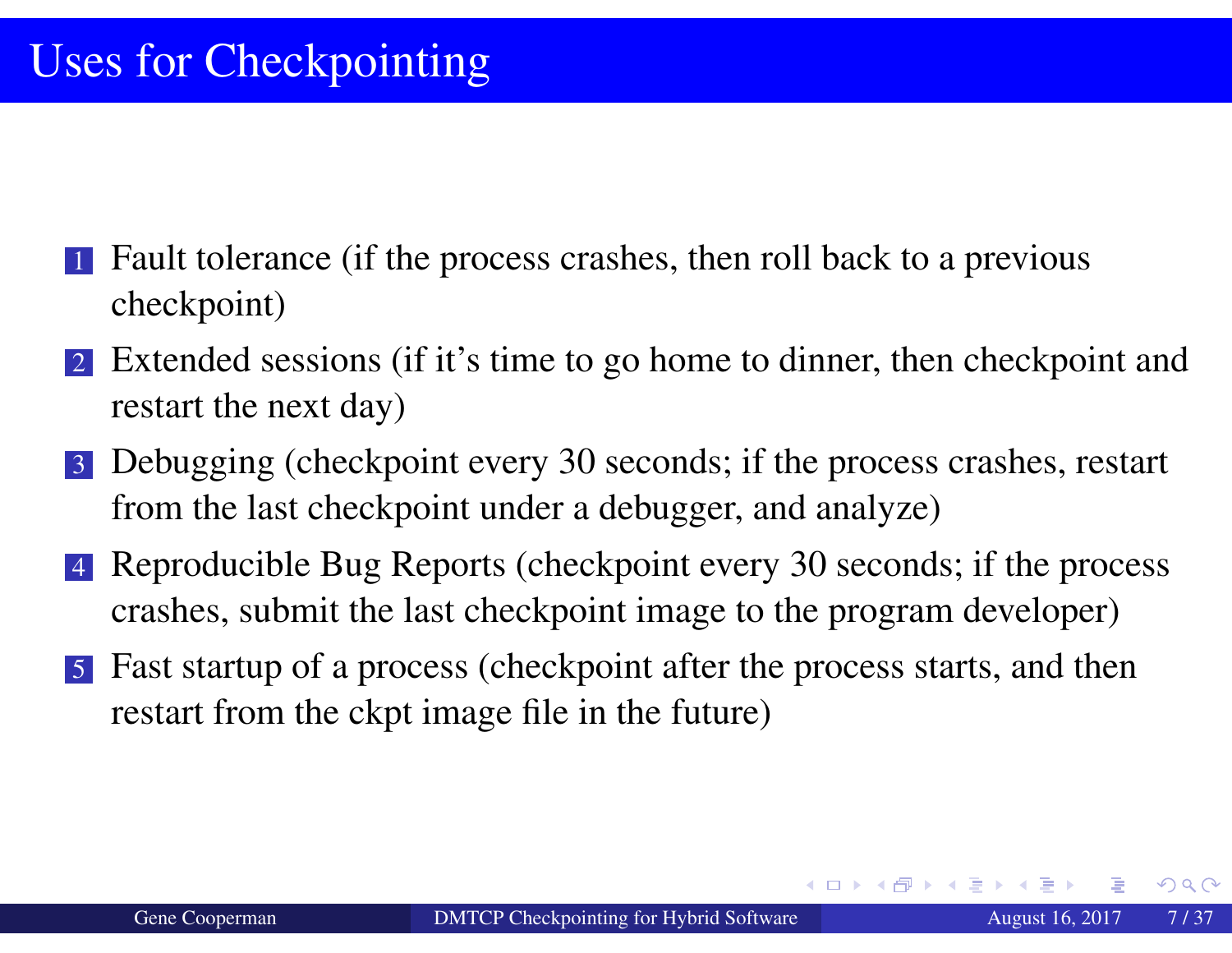## DMTCP Architecture: Coordinated Checkpointing

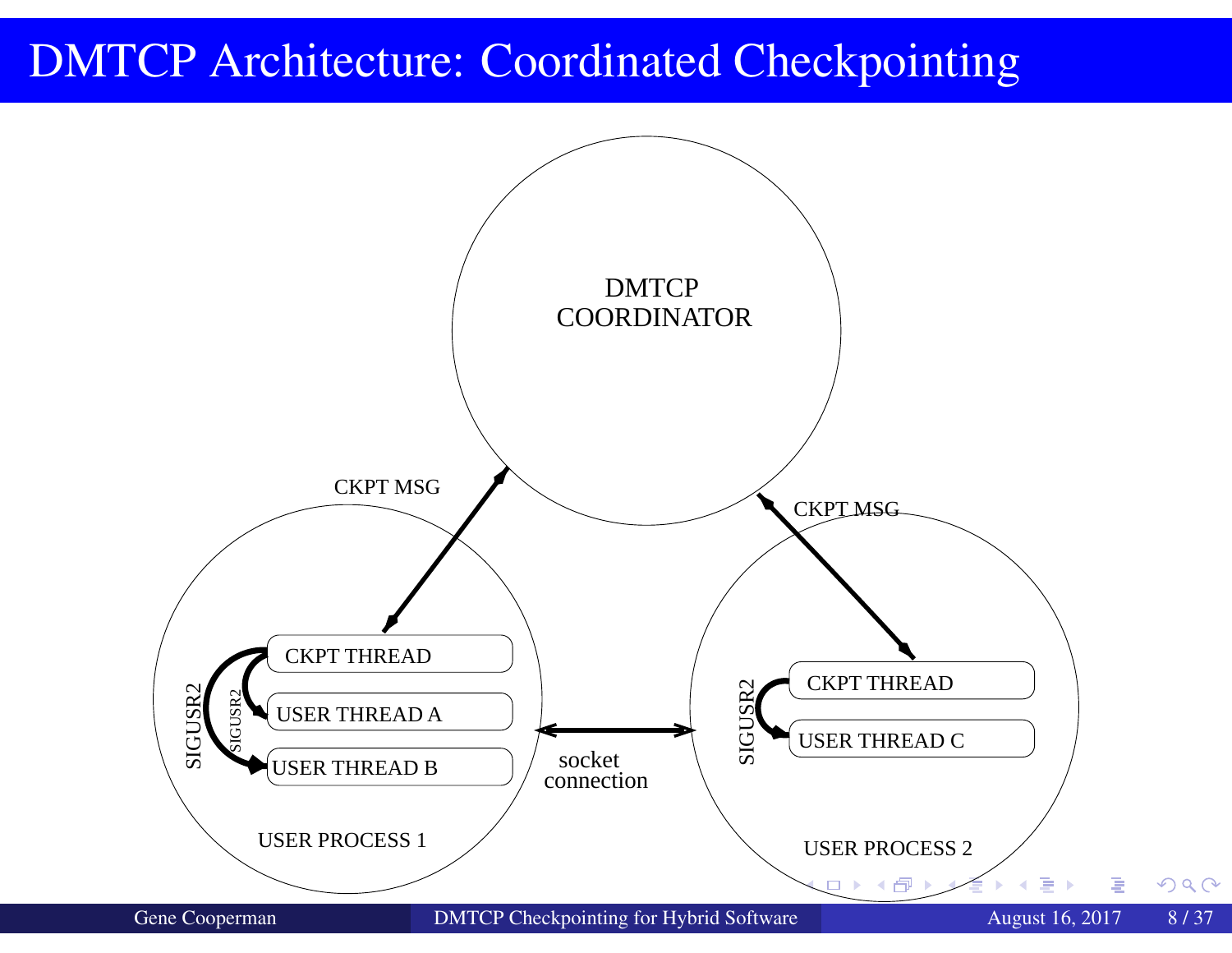- <span id="page-8-0"></span>One DMTCP coordinator <sup>=</sup> one (checkpointable) DMTCP comput.;Can have multiple coordinators/computations separately checkpointable
- Either the DMTCP checkpoint thread is active or the user thread, but notboth at the same time.
- No single point of failure, providing that checkpoint image files are backed up: Even if the coordinator dies, just restart from last checkpoint.
- The runtime libraries are saved as par<sup>t</sup> of the memory image. So, theapplication continues to use the same library API.
- The Linux environment variables are par<sup>t</sup> of the memory image. (A special DMTCP plugin must be invoked to change any environmentvariables that were saved at the time of checkpoint.)
- Everything is in user-space; no admin privileges needed.

э

**≮ロト ⊀母 ▶ ⊀ ミト ⊀ ミト**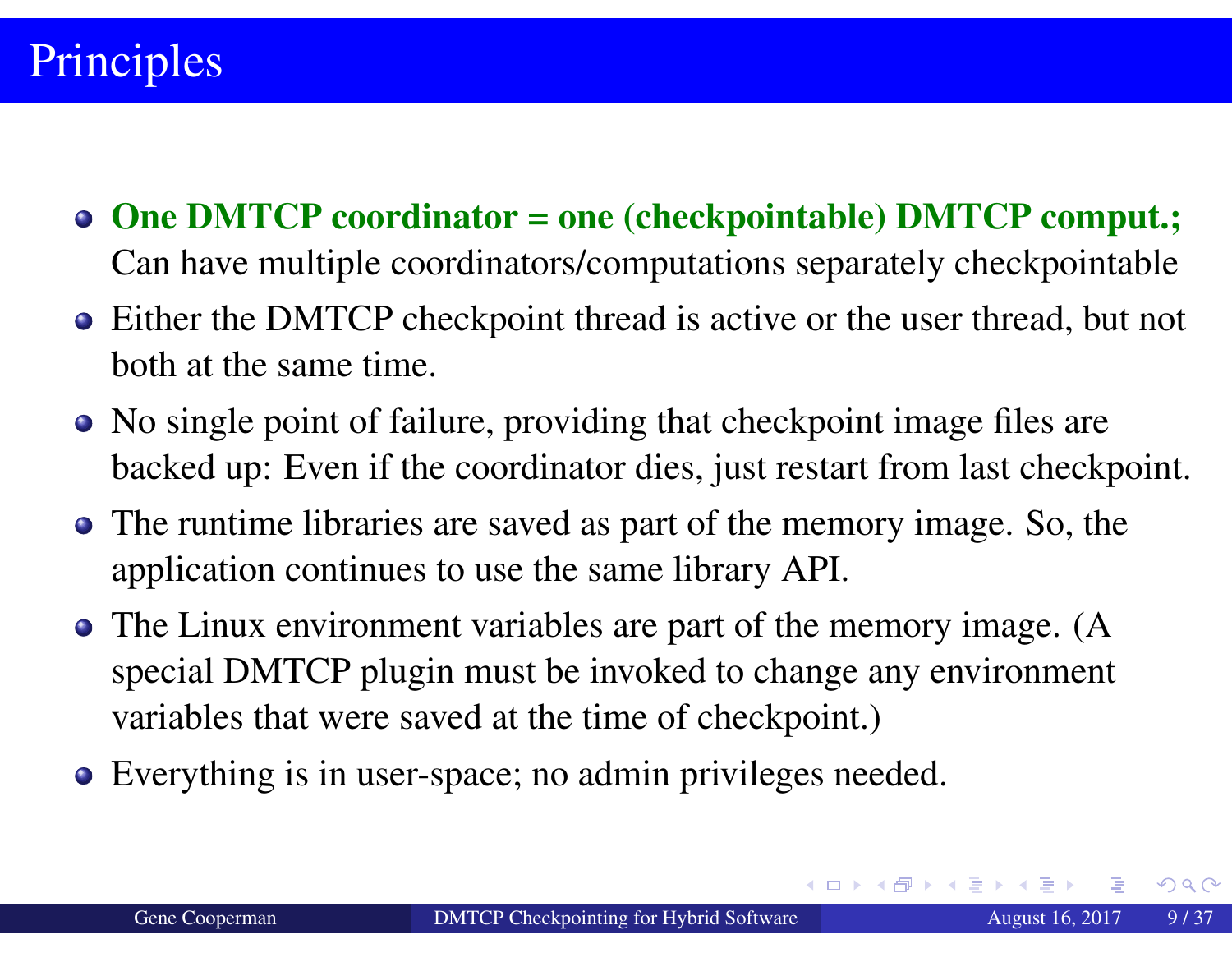#### <span id="page-9-0"></span>[DMTCP](#page-2-0) — <sup>A</sup> review

- 2DMTCP [Plugins](#page-9-0) — <sup>A</sup> review
- Recent Advances: Petascale [Checkpointing](#page-13-0)
- Latest Advances: Slurm/DMTCP integration, Batch Pools, [OpenSHMEM](#page-16-0)
- [Experimental](#page-20-0) Advances: Statically linked targets, GPUs, Omni-Path, et al.

э

 $\Omega$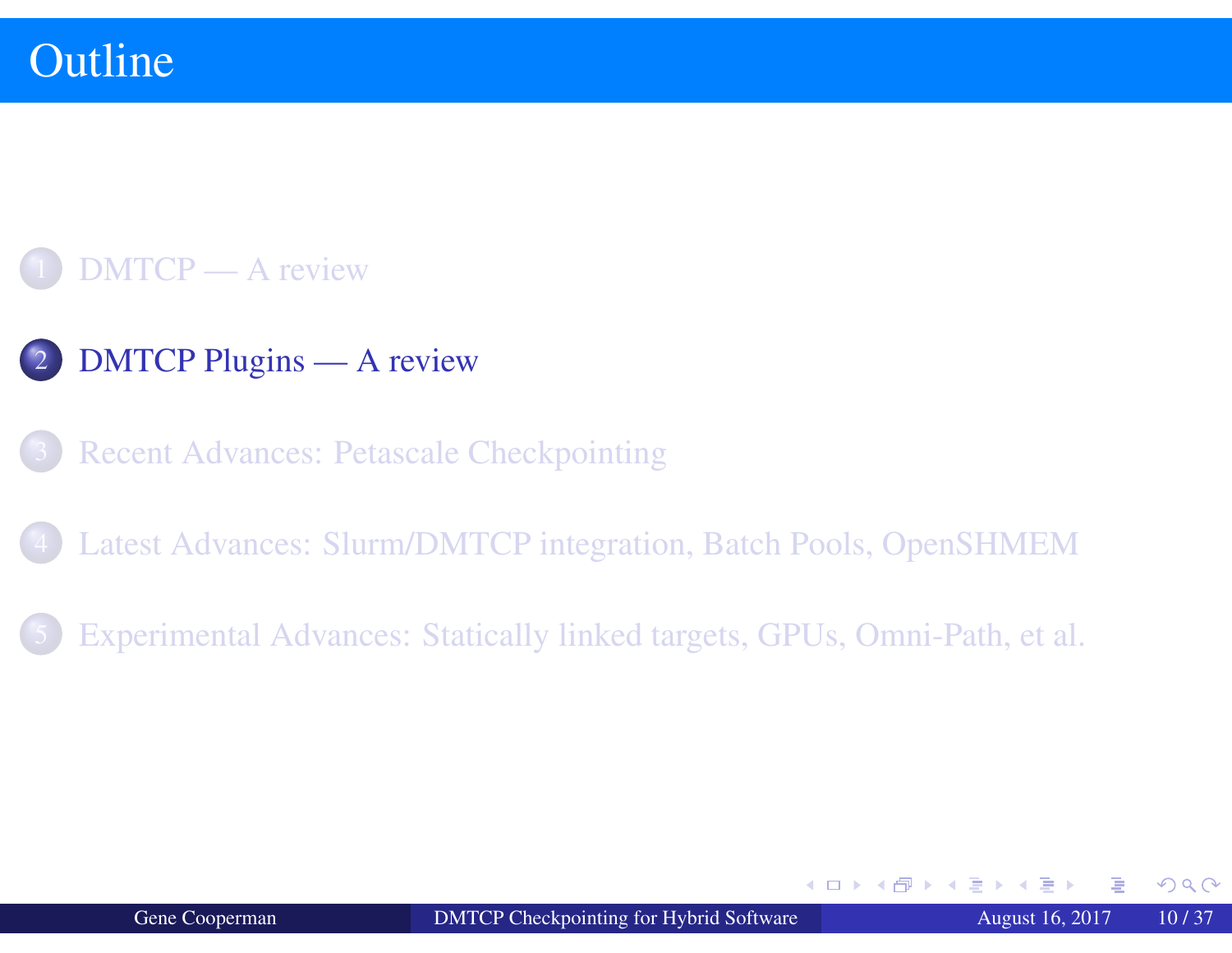#### WHY PLUGINS?

- Processes must talk with the rest of the world! $\bullet$
- *Process virtualization:* virtualize the connections to the rest of the world

In short, <sup>a</sup> plugin is responsible for modelling an external subsystem, andthen creating <sup>a</sup> semantically equivalent construct at the time of restart.

つのい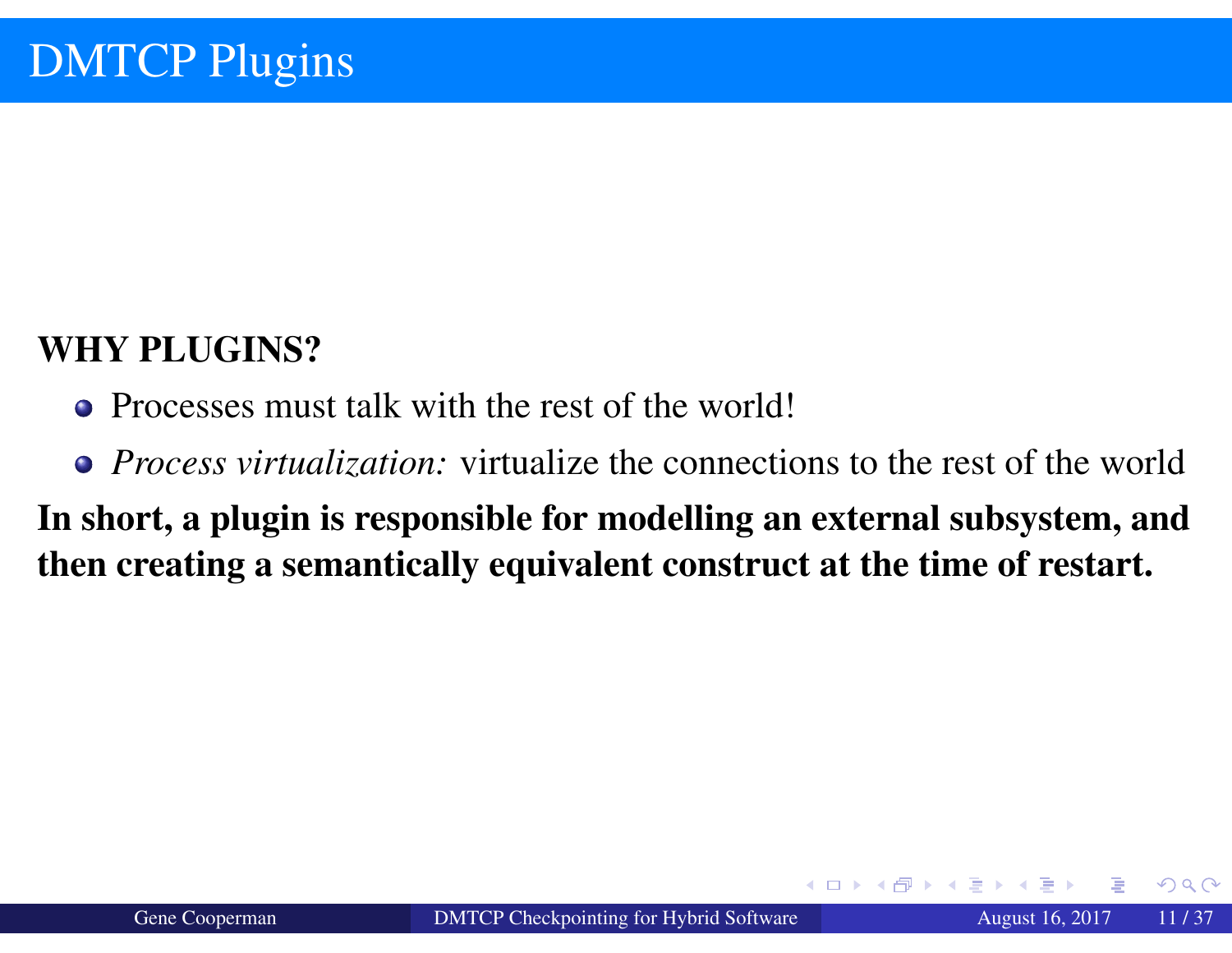#### PRINCIPLE:

<span id="page-11-0"></span>The user sees only virtual pids; The kernel sees only real pids



画

 $\Omega$ 

**K ロ ▶ K 伊 ▶ K ミ ▶ K ミ ▶**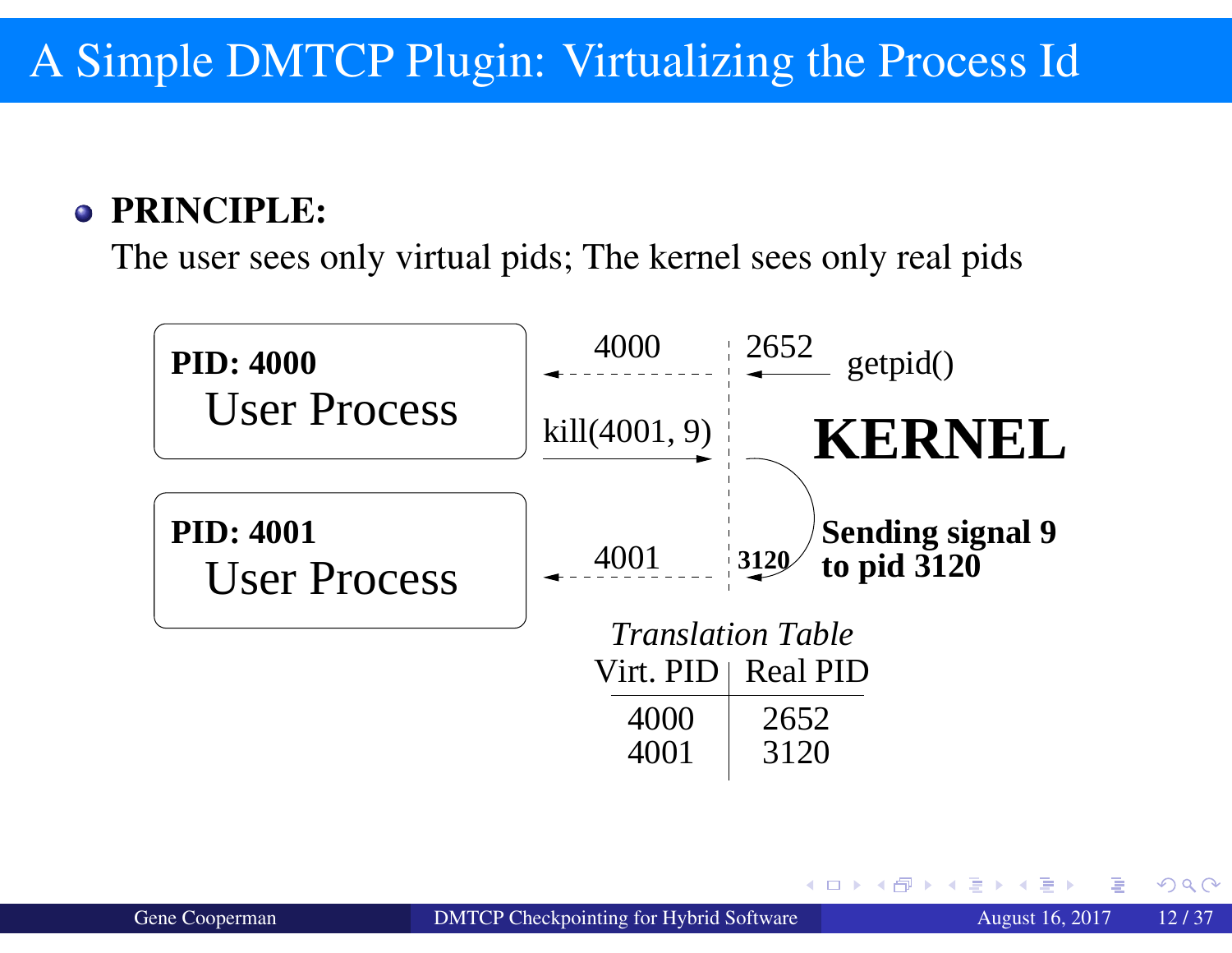## Plugins for EDA: A Real-world Example

EDA is "Electronic Design Automation" (circuit design for chips). Part of <sup>a</sup> four-year collaboration between DMTCP team and Intel:

<span id="page-12-0"></span>"Be Kind, Rewind — Checkpoint & Restore Capability for Improving Reliability of Large-scale Semiconductor Design", I. Ljubuncic, R. Giri, A. Rozenfeld, and A. Goldis, IEEE HPEC-14, Sept., 2014. *(published solely by Intel co-authors)*

Fictional scenario with ball-park numbers (no particular vendor):

- Software circuit simulation: about 1 million times slowdown
- Hardware emulation at back-end: about 1 thousand times slowdown
- Cost of back-end hardware emulator: about \$800,000
- Use case A (for a new CPU design): Boot Microsoft Windows overnight with emulator, and then test Microsoft Office.
- Use case B: Boot Microsoft Windows overnight with emulator, andcheckpoint. In later iterations, restart, and then test Microsoft Office.

The above fictional scenario requires <sup>a</sup> DMTCP plugin to model the back-endemulator. *See publications with emulator vendors [for](#page-11-0) [de](#page-13-0)[t](#page-11-0)[ail](#page-12-0)[s.](#page-13-0)*  $DQ$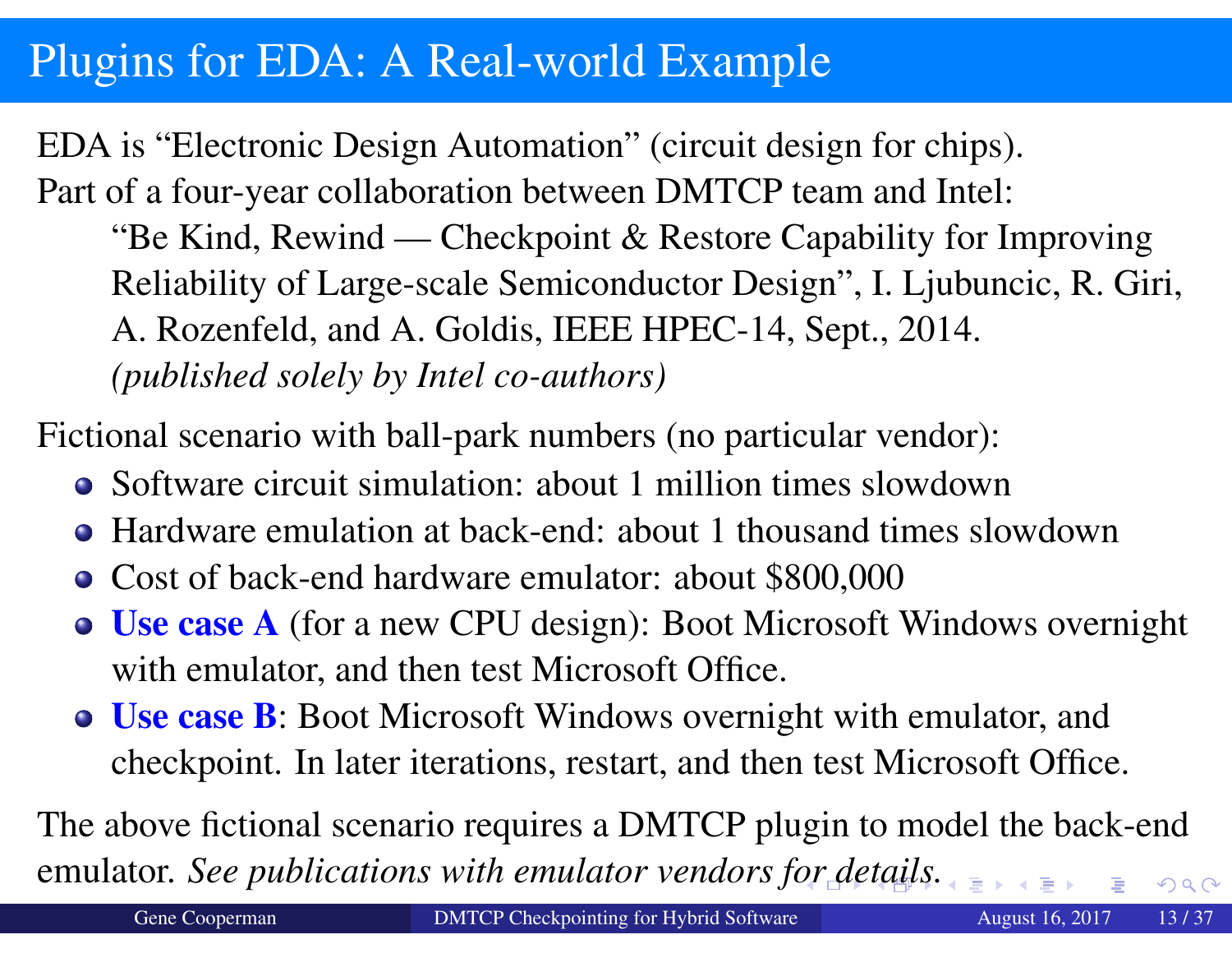### <span id="page-13-0"></span>[DMTCP](#page-2-0) — <sup>A</sup> review

- DMTCP [Plugins](#page-9-0) <sup>A</sup> review
- 3Recent Advances: Petascale [Checkpointing](#page-13-0)
- Latest Advances: Slurm/DMTCP integration, Batch Pools, [OpenSHMEM](#page-16-0)
- [Experimental](#page-20-0) Advances: Statically linked targets, GPUs, Omni-Path, et al.

重

 $\Omega$ 

◀ □ ▶ ◀ @ ▶ ◀ 듣 ▶ ◀ 듣 ▶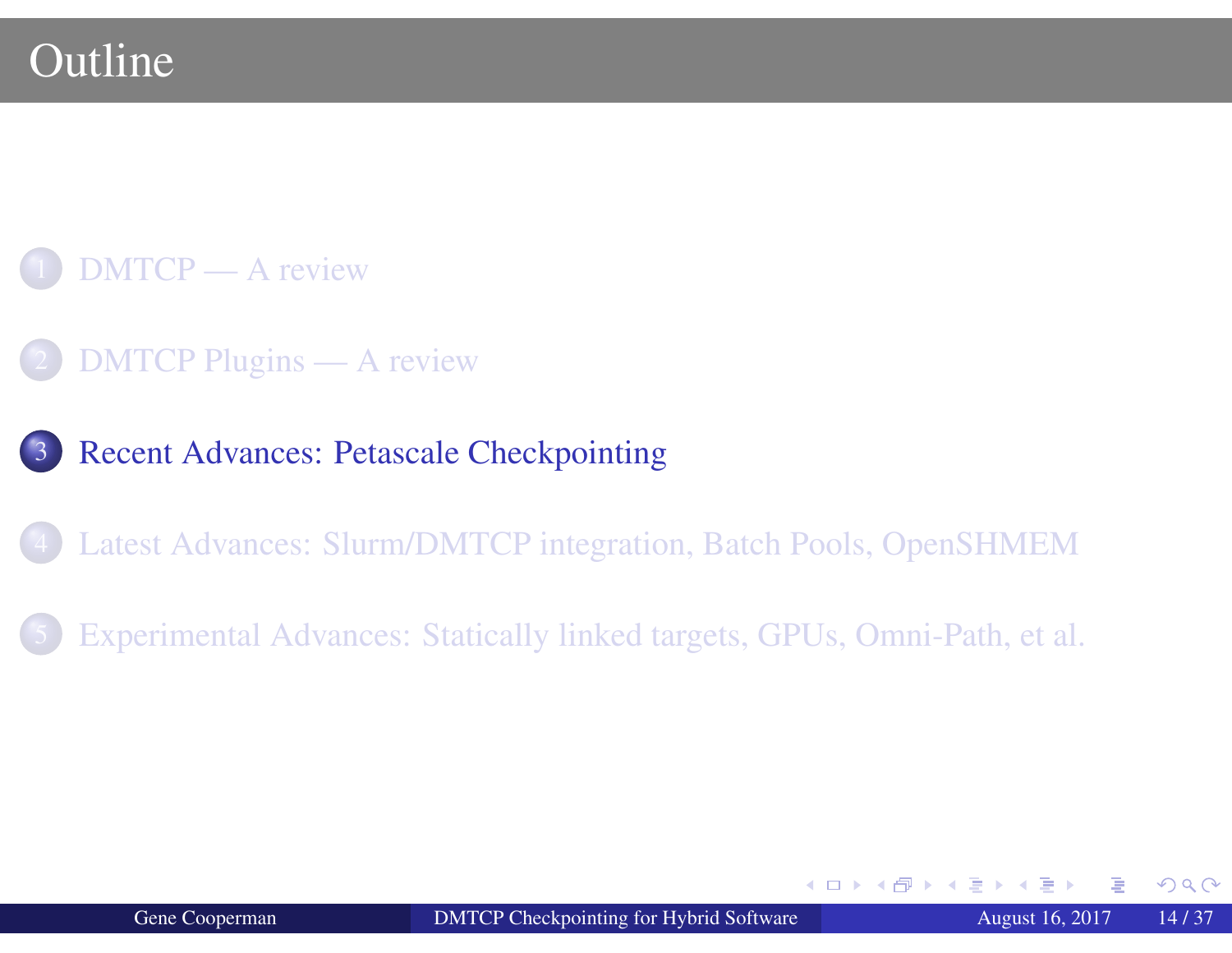## Scalable checkpointing on Stampede at TACC

#### Using MVAPICH on Stampede in 2016:



For LU decomposition, the total size of data is constant. When the number of processes doubles, the size of a checkpoint image halves. So, the time halves. (This relationship breaks down at the level of 2K and 4K cores — apparently *due to Lustre contention.)*

へのい

Ξ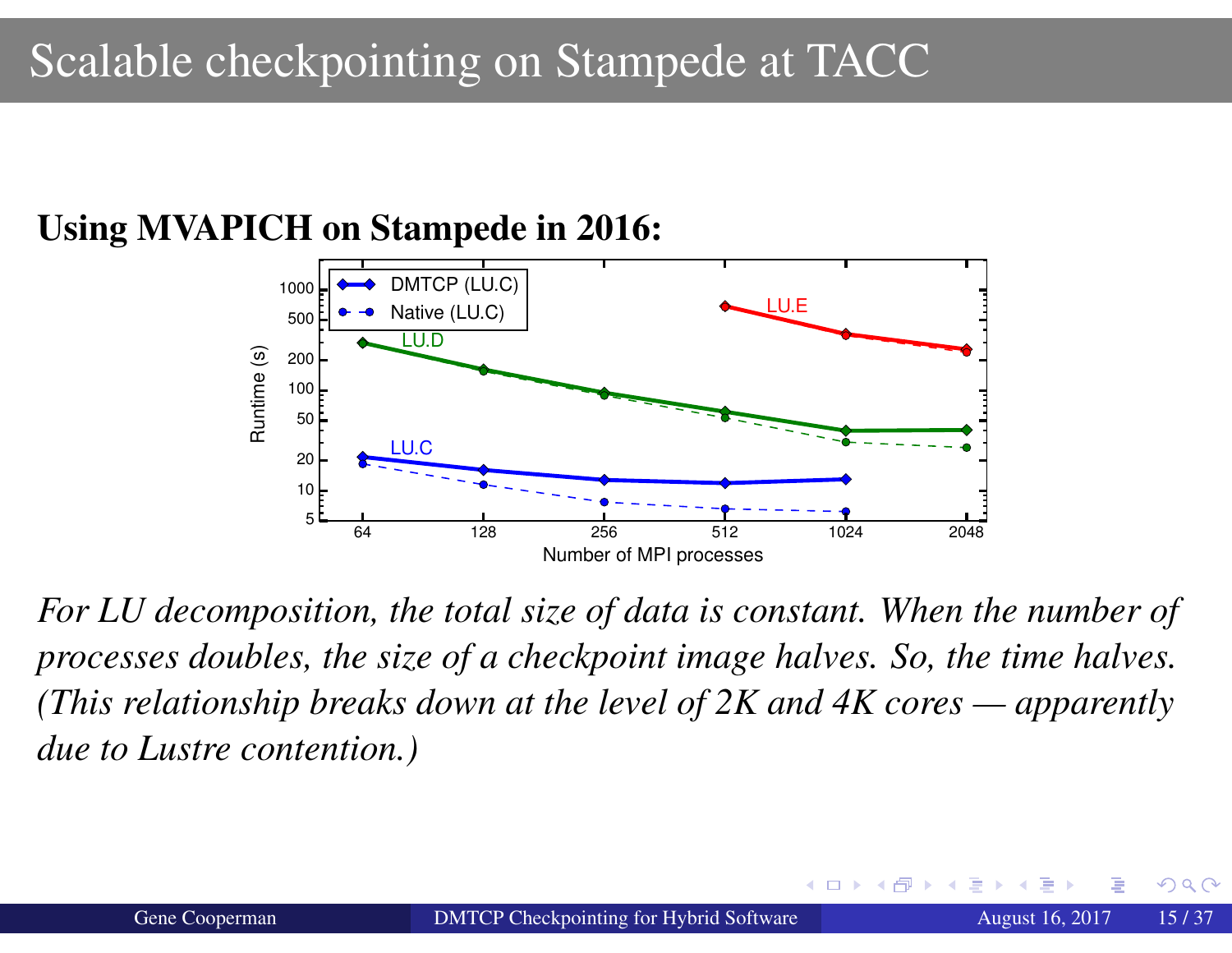## Petascale checkpointing for two real-world applications

#### Using MVAPICH on Stampede in 2016:

**● Petascale transparent, system-level checkpointing on Stampede:** HPCG (32,752 processes, 652 s);NAMD (16,368 processes, 157 s)

#### Compare w/ largest prev. publ. transp. checkpoint: <sup>256</sup> processes

- Stampede was the #10 supercomputer at the time of this experiment.
	- 1*HPCG:* Combination of dense and sparse linear algebra intended to reflect real-world linear algebra applications
	- 2*NAMD:* Molecular dynamics
- See: "System-level Scalable Checkpoint-Restart for PetascaleComputing", J. Cao, K. Arya, R. Garg, S. Matott, D.K. Panda, H. Subramoni, J. Vienne and G. Cooperman, <sup>22</sup>*nd* IEEE ICPADS, <sup>2016</sup>

к **□ ▶ к 倒 ▶ к 를 ▶ к 틀 ▶**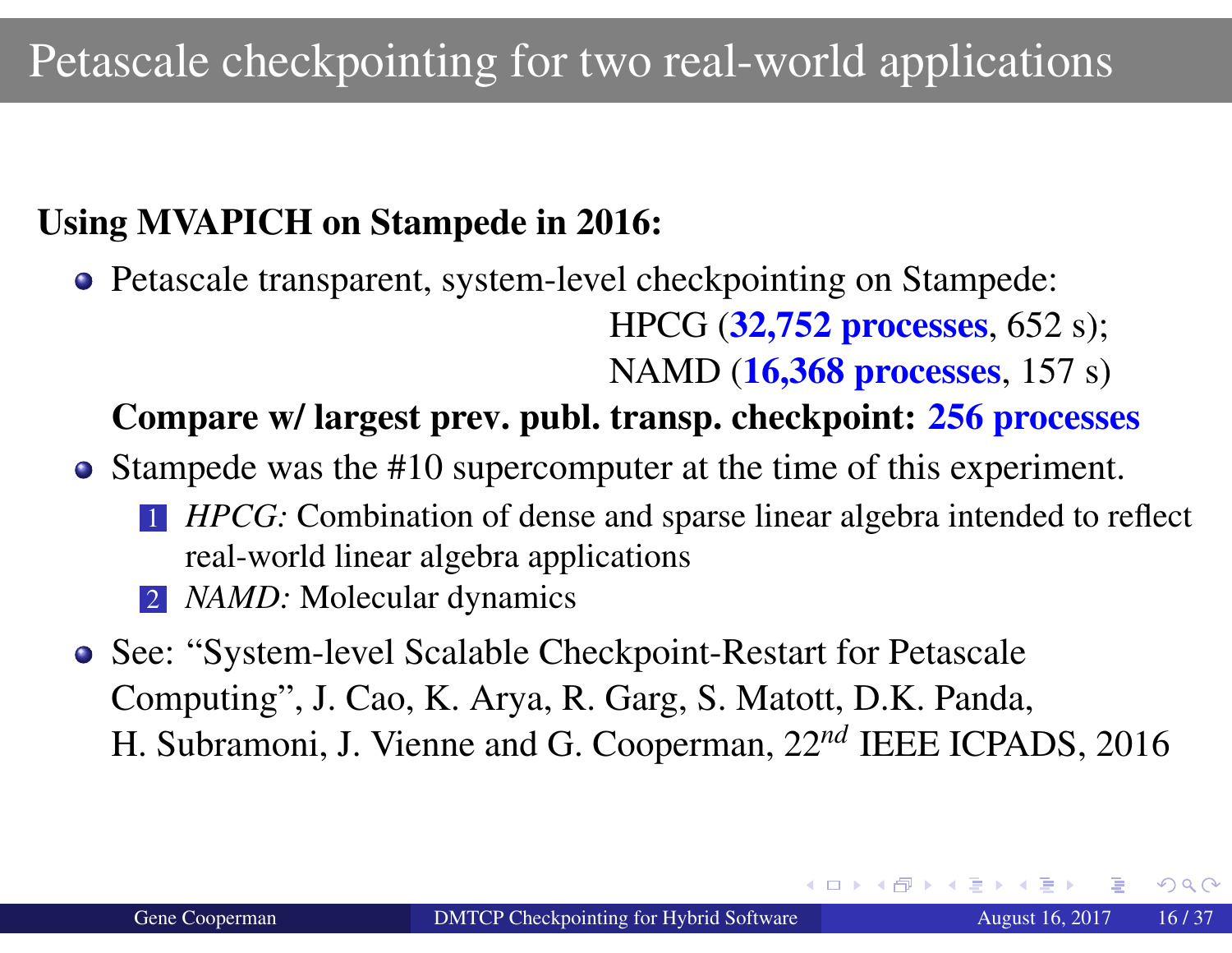- <span id="page-16-0"></span>[DMTCP](#page-2-0) — <sup>A</sup> review
- DMTCP [Plugins](#page-9-0) <sup>A</sup> review
- Recent Advances: Petascale [Checkpointing](#page-13-0)
- 4Latest Advances: Slurm/DMTCP integration, Batch Pools, [OpenSHMEM](#page-16-0)
- [Experimental](#page-20-0) Advances: Statically linked targets, GPUs, Omni-Path, et al.

重

 $OQ$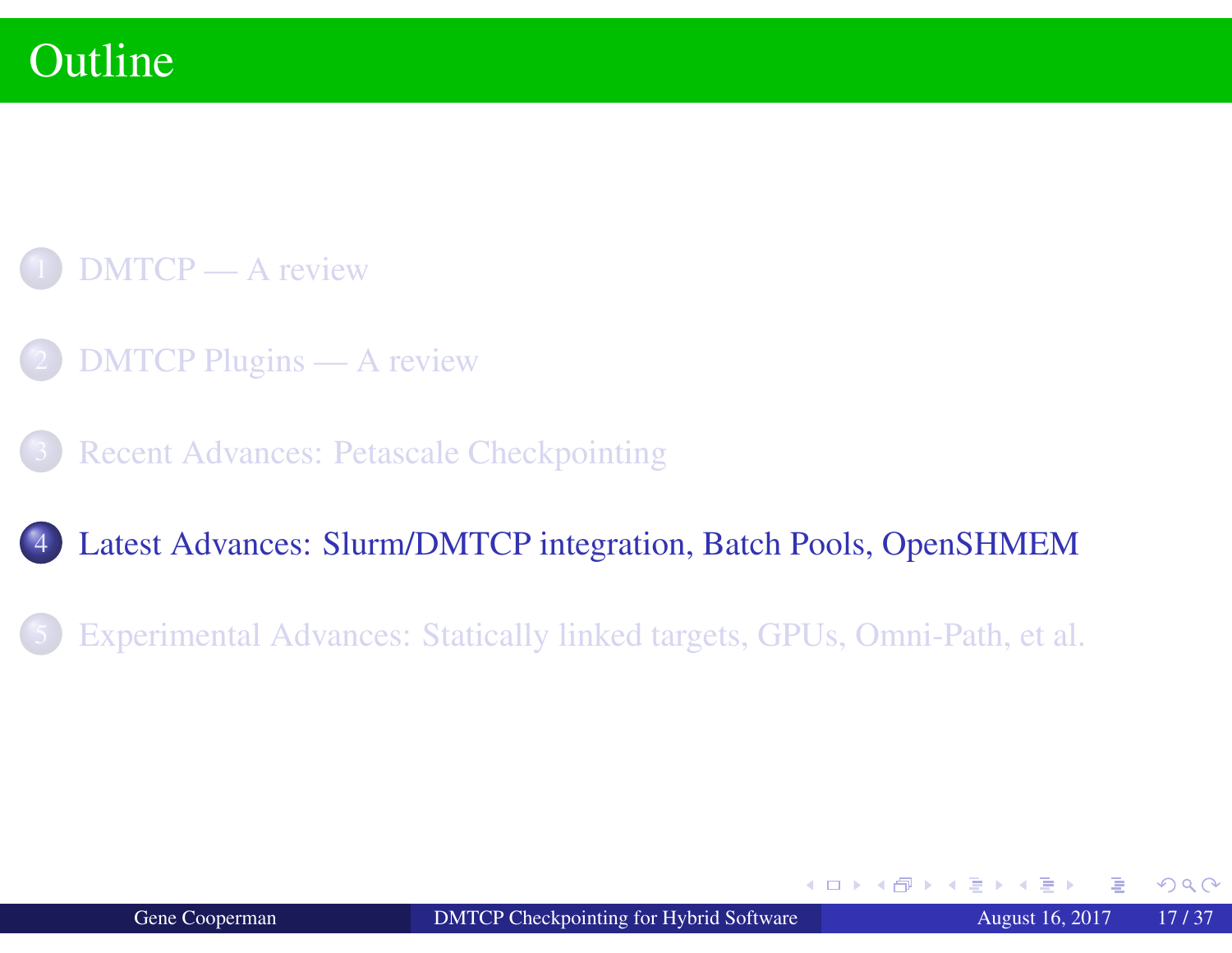*Checkpoint/restart in Slurm: current status and new developments*, M. Rodríguez-Pascual, J.A. Morigo, R. Mayo-García, SLUG'16 (Slurm User's Groups), <https://slurm.schedmd.com/SLUG16/ciemat-cr.pdf>*(Note: The authors are members of the CIEMAT institute, Madrid.)*

This full integration of Slurm with DMTCP is now in beta testing as as <sup>a</sup>Slurm module. *(Additional beta test sites are welcome!)* This has resulted inseveral corner cases being fixed by Jiajun Cao and Manuel Rodríguez-Pascual. Many parts of the InfiniBand plugin for DMTCP transparent checkpointinghave now been re-written for maintainability based on this feedback.

к **□ ▶ к 倒 ▶ к 를 ▶ к 틀 ▶**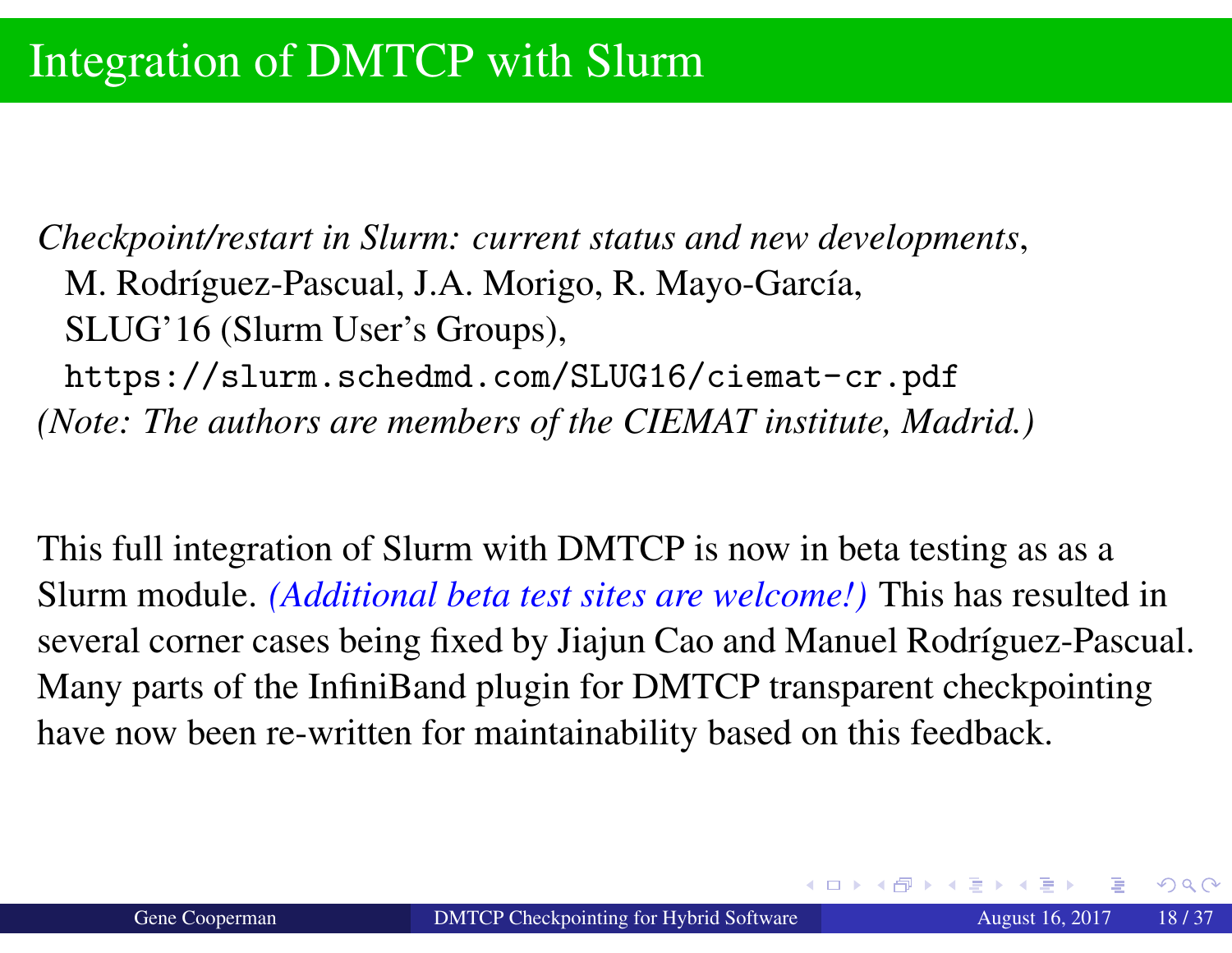QUESTION: If transparent checkpointing is now robust, why do we insist on<sup>a</sup> first-in, first-out protocol for batch queues?

 $\mathbf{ANSWER:}$  Some first experiments have shown up to  $20\%$  better throughput by dynamically swapping jobs in and out to optimize co-scheduling.

Key Operating Regimes Supported:

Under-commitment of CPU cores: Given <sup>a</sup> large working set, Set jobs: total threads (across all jobs) < total CPU cores Over-commitment of CPU cores: Given <sup>a</sup> small working set, Set jobs: total threads (across all jobs) > total CPU cores Turn on Intel hyper-threading: Given small cache footprint, Set jobs: total threads (across all jobs) ≫ total CPU cores

つのい

**◆ロト ◆ 伊 ▶ ◆ 君 ▶ ◆ 君 ▶**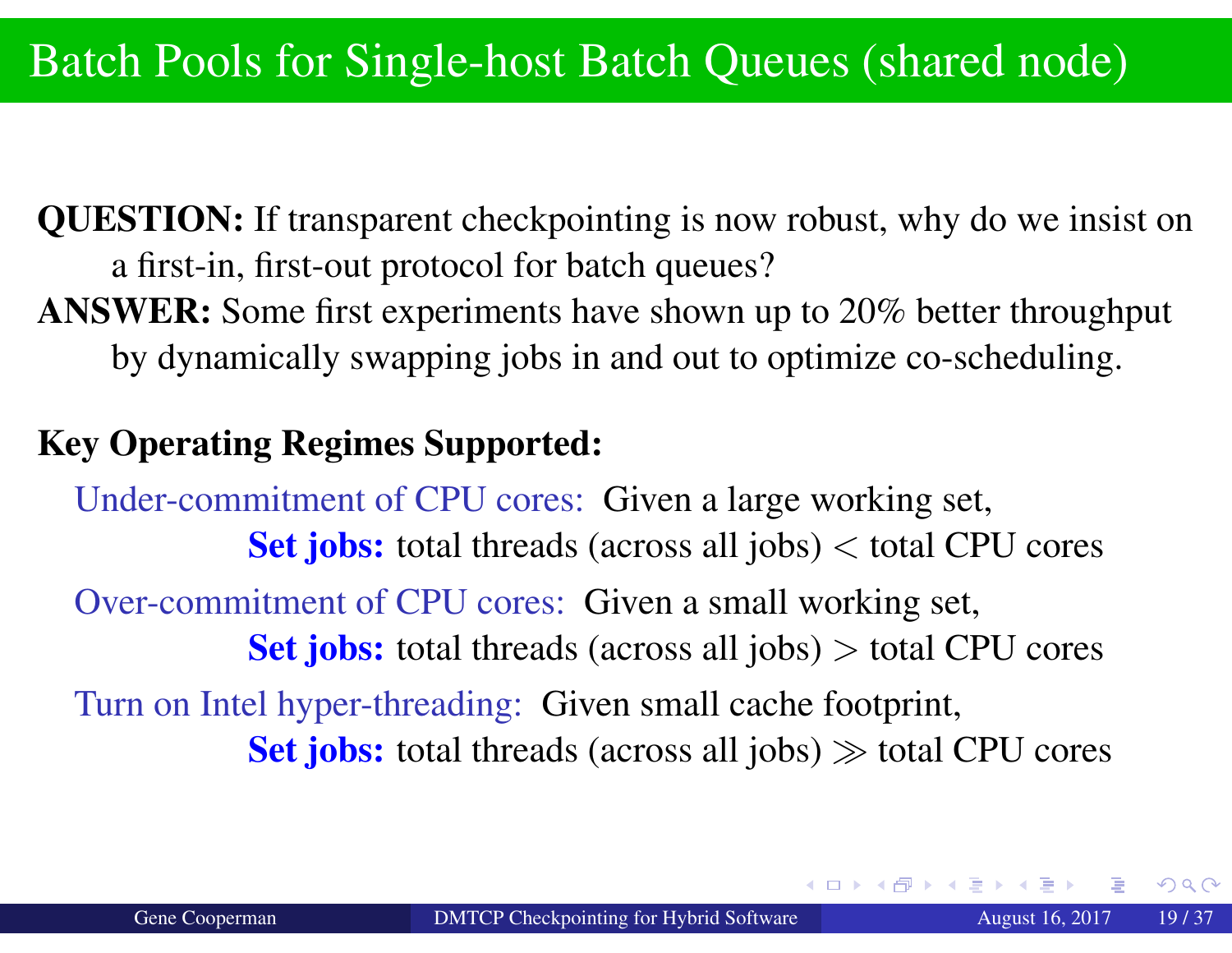<span id="page-19-0"></span>"Scalable System-level Transparent Checkpointing for OpenSHMEM", Rohan Garg, Jérôme Vienne and Gene Cooperman, *OpenSHMEM and Related Technologies. Enhancing OpenSHMEM for Hybrid Environments — Third Workshop*, OpenSHMEM 2016, Baltimore, MD, USA, Aug. 2–4, 2016, Revised Selected Papers (OpenSHMEM'16), pp. 52–65, Lecture Notes in Computer Science, Volume 10007, Springer-Verlag

OpenhSHMEM: <http://www.openshmem.org/>

 Standardized interface for shared memory view; supports PGAS/Partitioned Global Address Space, one-sided communication (similar to that of MPI and often implemented through RDMA: e.g., in InfiniBand), atomic operations, collective operations

**◆ロト ◆ 伊 ▶ ◆ 君 ▶ ◆ 君 ▶**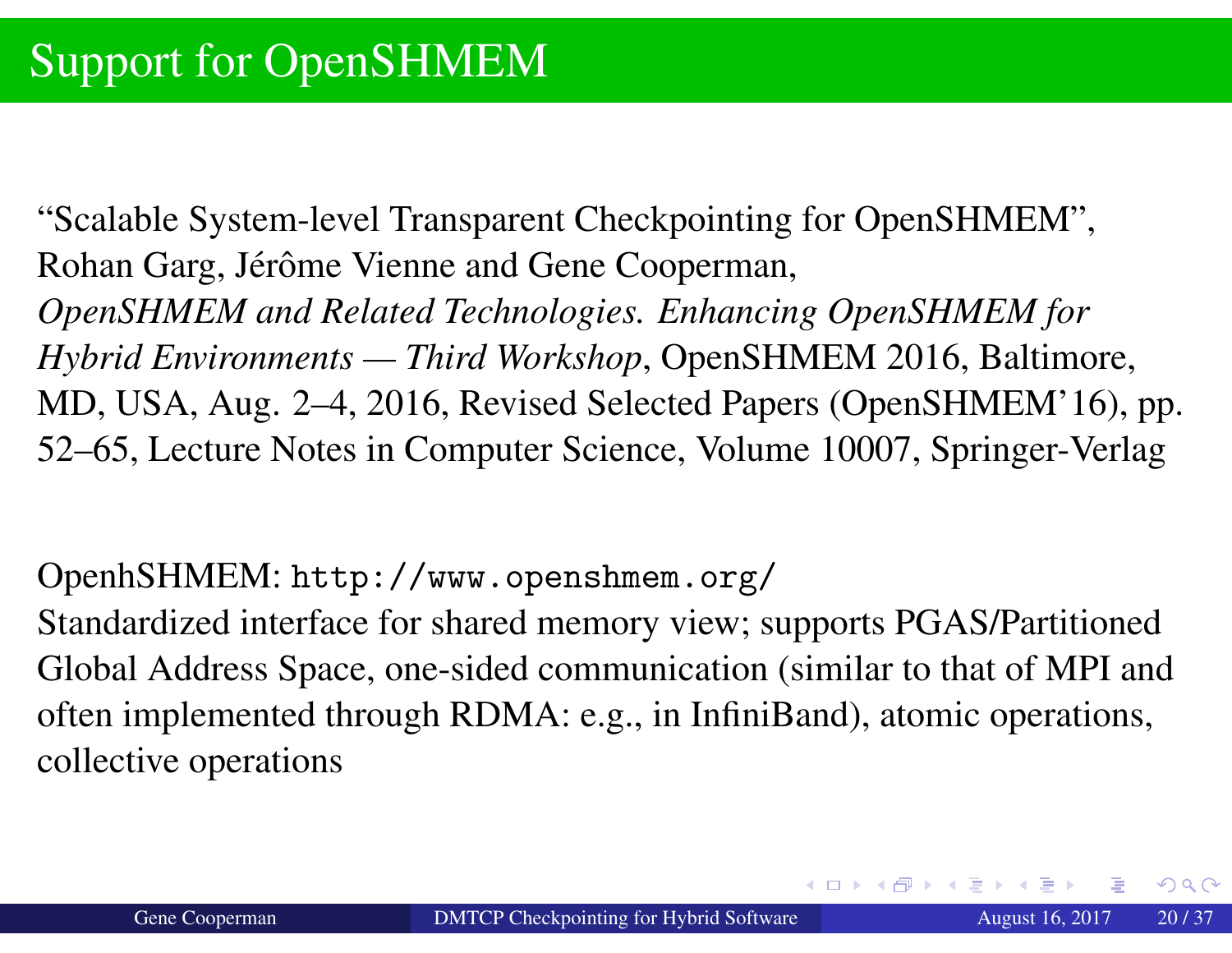#### <span id="page-20-0"></span>[DMTCP](#page-2-0) — <sup>A</sup> review

- DMTCP [Plugins](#page-9-0) <sup>A</sup> review
- Recent Advances: Petascale [Checkpointing](#page-13-0)
- Latest Advances: Slurm/DMTCP integration, Batch Pools, [OpenSHMEM](#page-16-0)
- 5[Experimental](#page-20-0) Advances: Statically linked targets, GPUs, Omni-Path, et al.

重

 $OQ$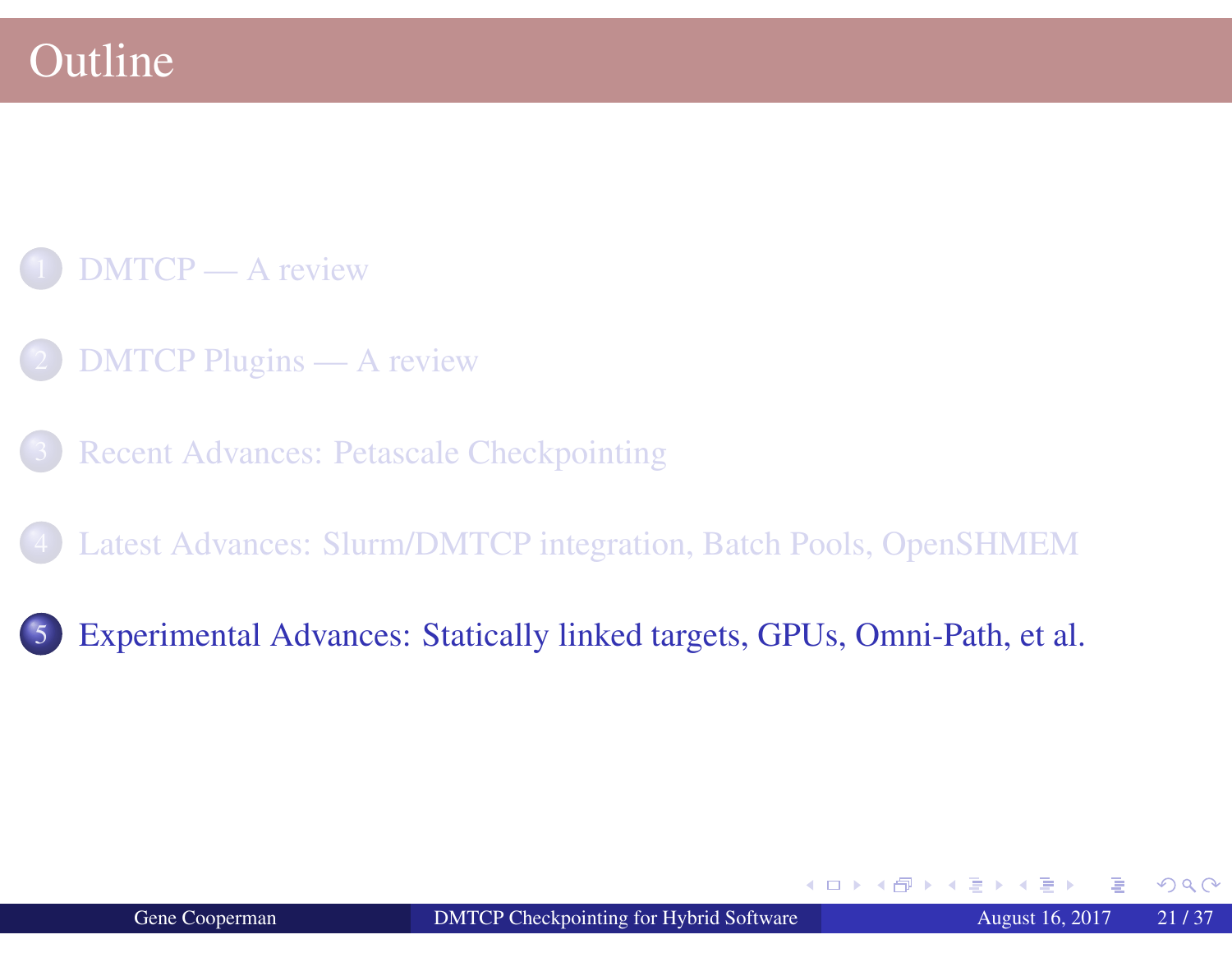## Early Peek at Experimental Advances

DMTCP suppor<sup>t</sup> for statically linked executables (in progress) — JayKim

(... and a first proof of principle to support Linux namespaces has *separately been implemented;* Goal: *Checkpoint Docker-basedmicroservices and other Linux container-based technologies)*

- Transparent checkpointing for GPGPU computations (using NVIDIAGPUs) — Rohan Garg*(first investigations only, but currently hopeful)*
- Initial support for a simple case for Intel Omni-Path Jiajun Cao (Omni-Path has better hardware support for MPI; some examples are a *tagged architecture (MPI tags supported in hardware), and theregistration of Omni-Path endpoints (think of an MPI rank) instead ofInfiniBand queue pairs.)*

 $\Omega$ 

◀ ロ ▶ ◀ 包 ▶ ◀ 듣 ▶ ◀ 듣 ▶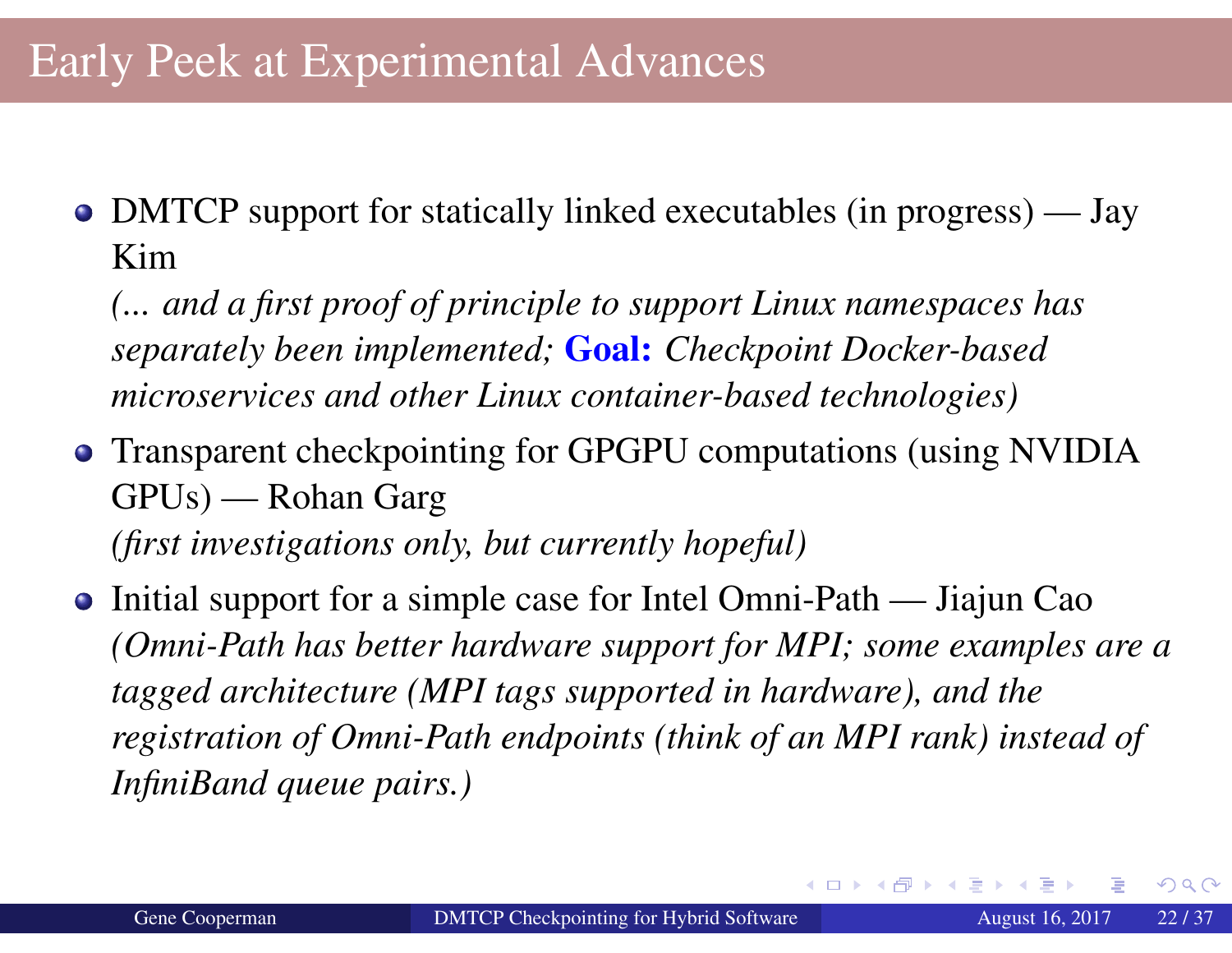- Full support for pty's (pseudo-ttys) Twinkle Jain (pty's are often used to support potentially interactive features such as a *terminal emulator, ssh to remote machine, etc.)*
- Experimental suppor<sup>t</sup> for combination of DMTCP transparentcheckpointing with VeloC application-specific checkpointing — initialwork by Rohan Garg(VeloC is a project of the DOE Exascale Initiative in the United States, *led by Franck Cappello, Argonne National Laboratory.)*

к □ ▶ к 倒 ▶ к 듣 ▶ к 듣 ▶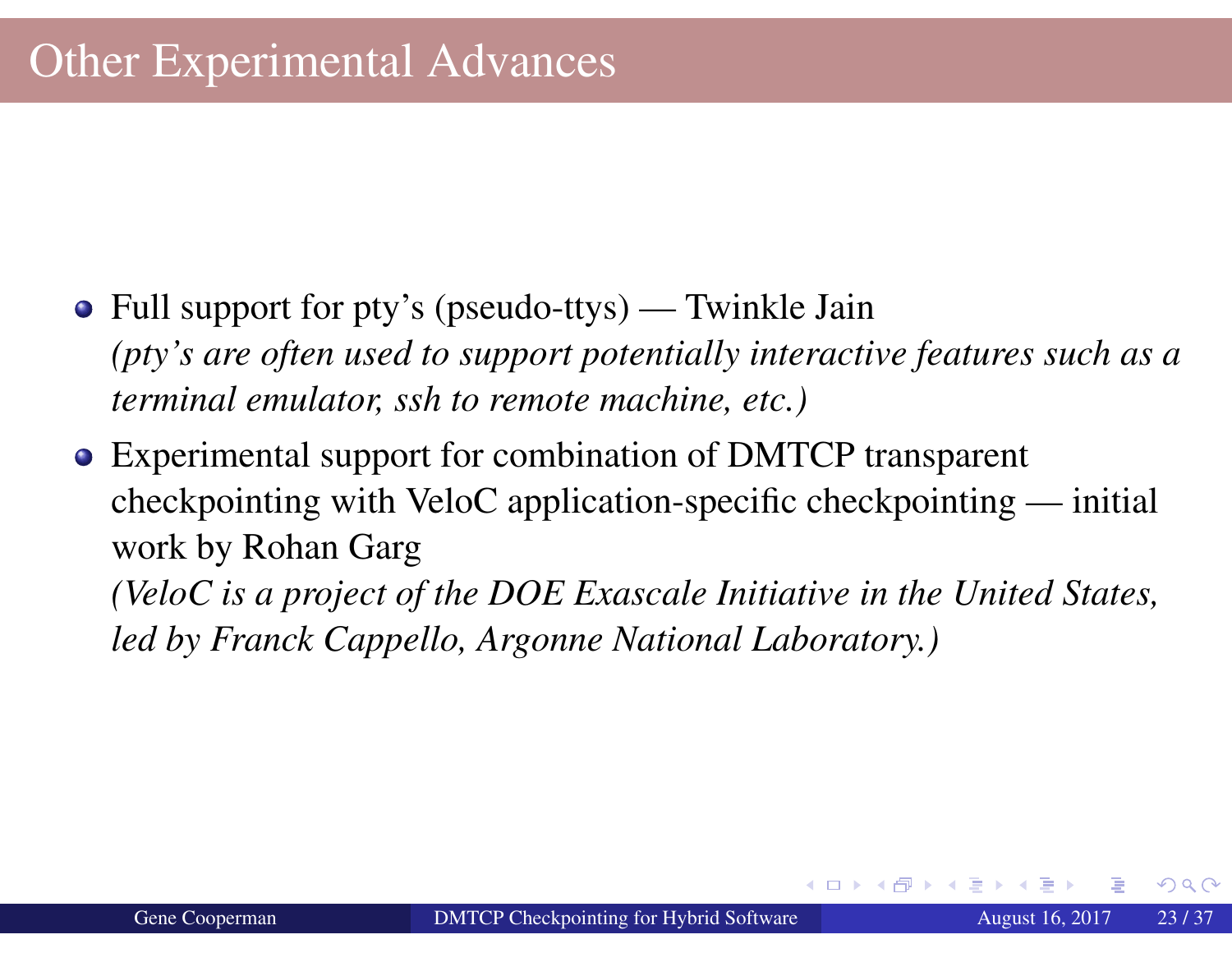## THANKS TO THE MANY STUDENTS AND OTHERSWHO HAVE CONTRIBUTED TO DMTCP OVER THEYEARS:

Jason Ansel, Kapil Arya, Alex Brick, Jiajun Cao, Tyler Denniston, Xin Dong, William Enright, Rohan Garg, Twinkle Jain, Samaneh Kazemi, Jay Kim, Gregory Kerr, Apoorve Mohan, Mark Mossberg, Manuel Rodríguez Pascual, Artem Y. Polyakov, Michael Rieker, Praveen S. Solanki, Ana-Maria Visan

# QUESTIONS?

◀ □ ▶ ◀ @ ▶ ◀ 듣 ▶ ◀ 듣 ▶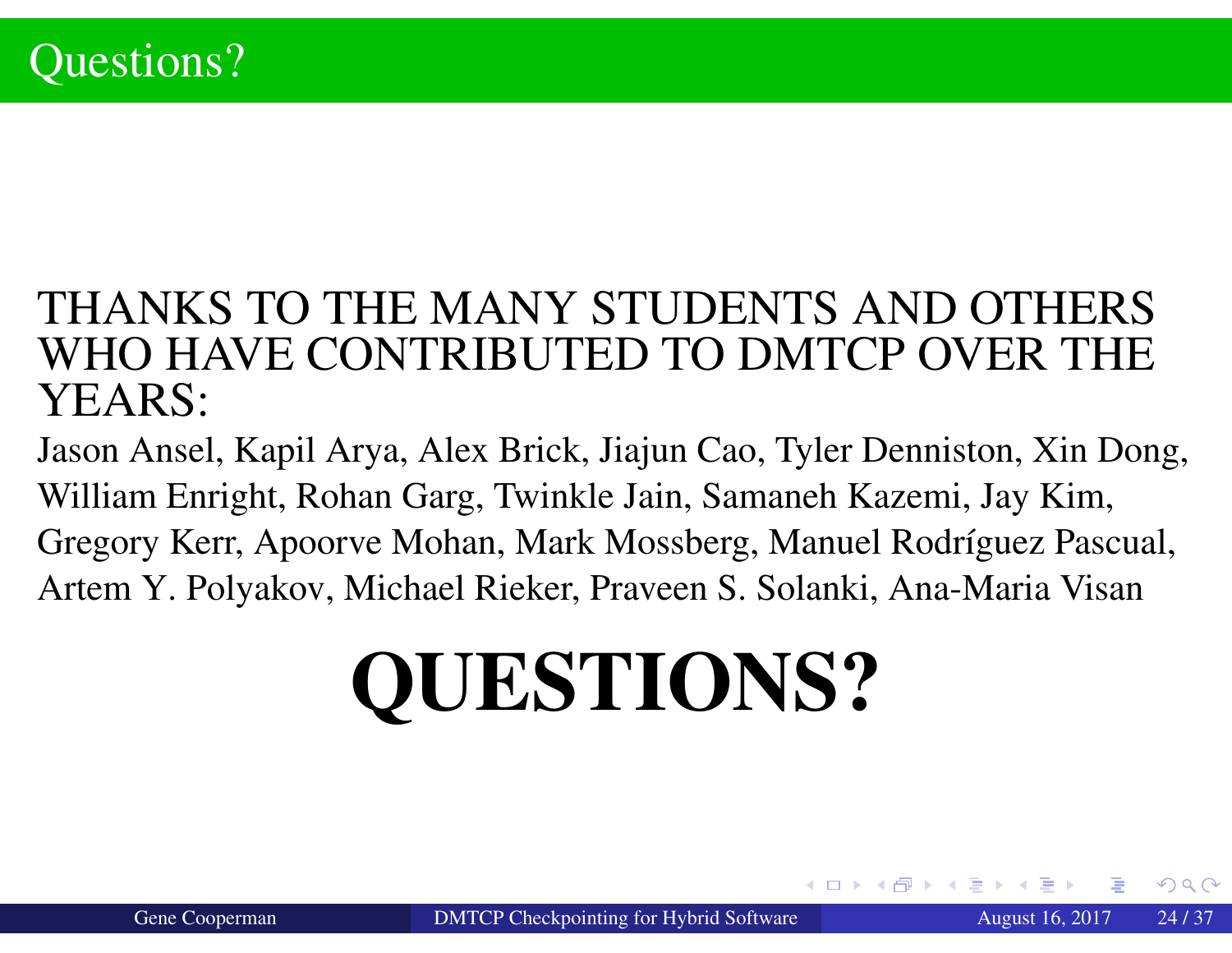## SUPPLEMENTARY SLIDES

Gene Cooperman

DMTCP [Checkpointing](#page-0-0) for Hybrid Software August 16, 2017 25/37

э

 $\Omega$ 

- K 동 K K 동 K

 $\blacksquare$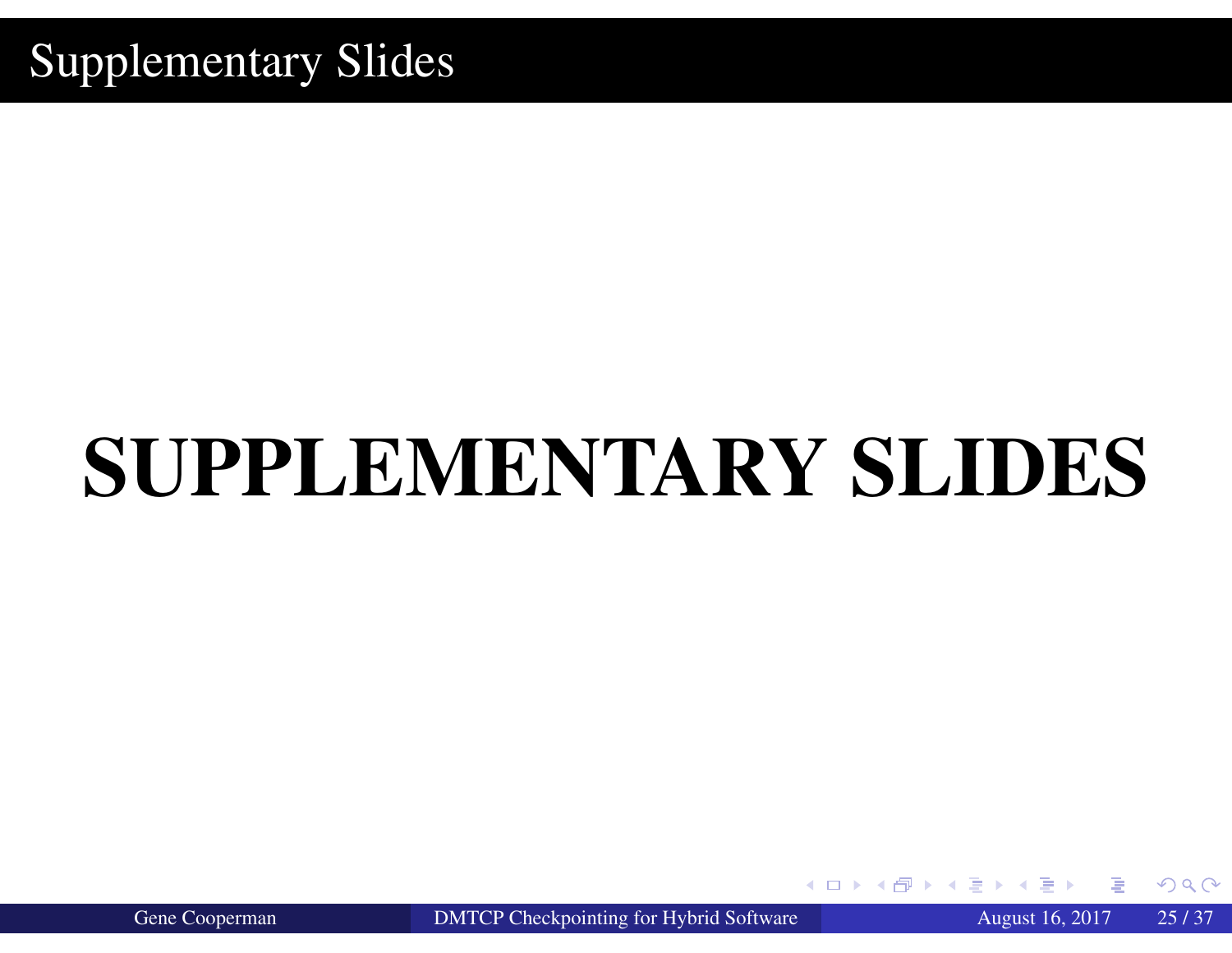## But How Does It Work?

Version 1:1 Copy all of the process's virtual memory to <sup>a</sup> file. (It's easy under Linux:"cat /proc/self/maps" lists your memory regions.)

Version 2:1 Make system calls to first discover the system state. "ls /proc/self/fd" to discover open files of the process.

How much of file have we read?

 $\texttt{current\_offset} \, = \, \texttt{lseek}(\texttt{my\_file\_description}, \, \, 0$  ,  ${\rm SEEK\_CUR}$ 

And so on for other system state  $\dots$ 

- 2 Copy all of the process's virtual memory to <sup>a</sup> file.
- Version 3:1For distributed processes, drain "in-flight" network data into the memory of the process.
	- 2Make system calls to first discover the system state.
	- 3Copy all of the process's virtual memory to <sup>a</sup> file.

 $\Omega$ 

к □ ▶ к @ ▶ к 营 ▶ к 营 ▶ ...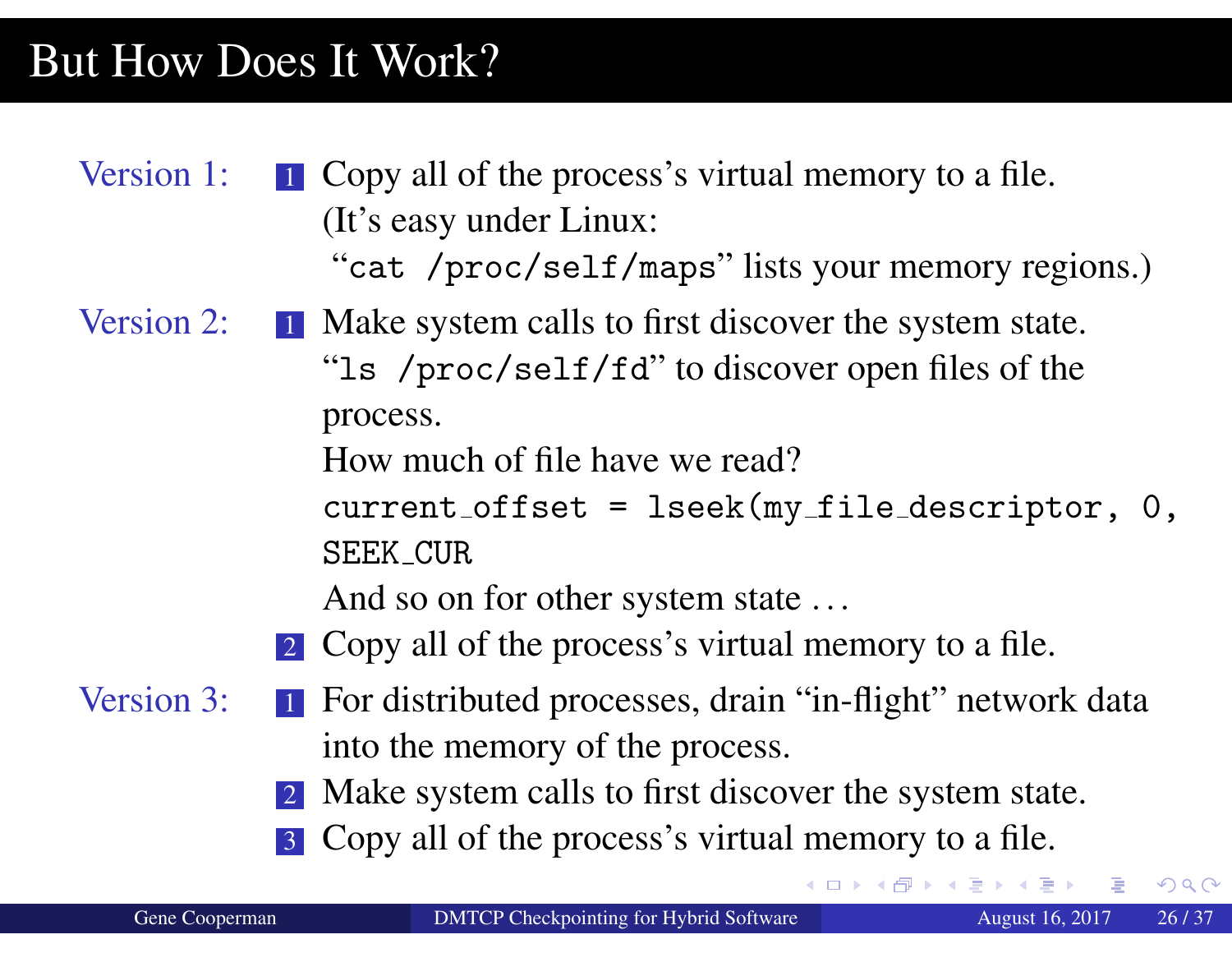## But How Does It Work? (details from operating systems)

```
dmtcp launch ./a.out arg1 ...
 \searrowLD PRELOAD=libdmtcp.so ./a.out arg1 ...
```
- libdmtcp.so runs even before the user's main routine.  $\bullet$
- libdmtcp.so: $\bullet$ 
	- libdmtcp.so defines a signal handler (for SIGUSR2, by default) (more about the signal handler later)
	- libdmtcp.so creates an extra thread: the *checkpoint thread*
	- The checkpoint thread connects to <sup>a</sup> DMTCP coordinator (or creates oneif one does not exist yet).
	- The checkpoint thread then blocks, waiting for the DMTCP coordinator.

 $OQ$ 

◀ ㅁ ▶ ◀ @ ▶ ◀ 듣 ▶ ◀ 듣 ▶ │ 듣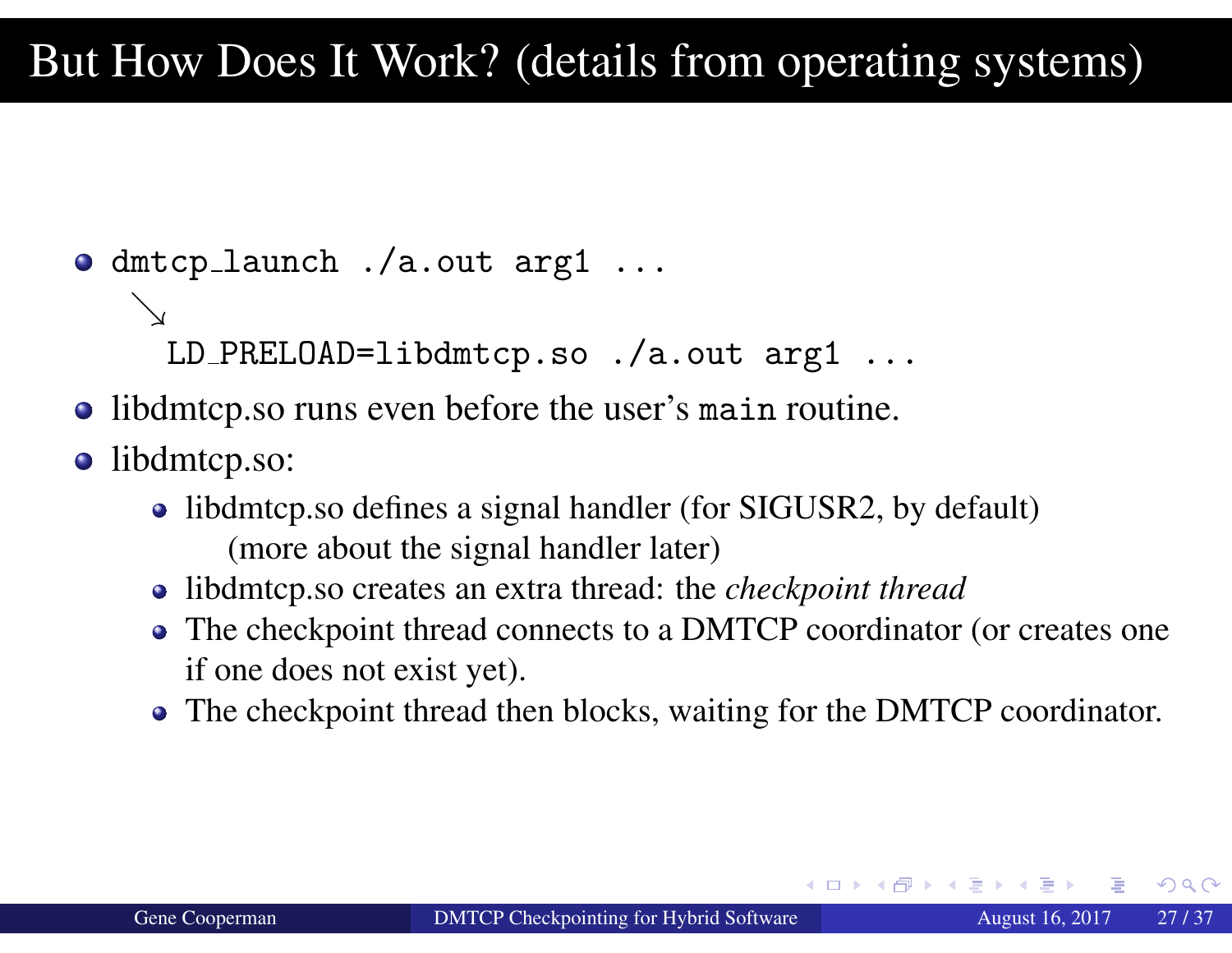## What Happens during Checkpoint? (details from operatingsystems)

- 1The user (or program) tells the coordinator to execute <sup>a</sup> checkpoint.
- 2The coordinator sends <sup>a</sup> ckpt message to the checkpoint thread.
- 3The checkpoint thread sends <sup>a</sup> signal (SIGUSR2) to each user thread.
- 4 The user thread enters the signal handler defined by libdmtcp.so, andthen it blocks there.

(Remember the SIGUSR2 handler we spoke about earlier?)

5 Now the checkpoint thread can copy all of user memory to <sup>a</sup> checkpoint image file, while the user threads are blocked.

へのい

◀ ㅁ ▶ ◀ @ ▶ ◀ 듣 ▶ ◀ 듣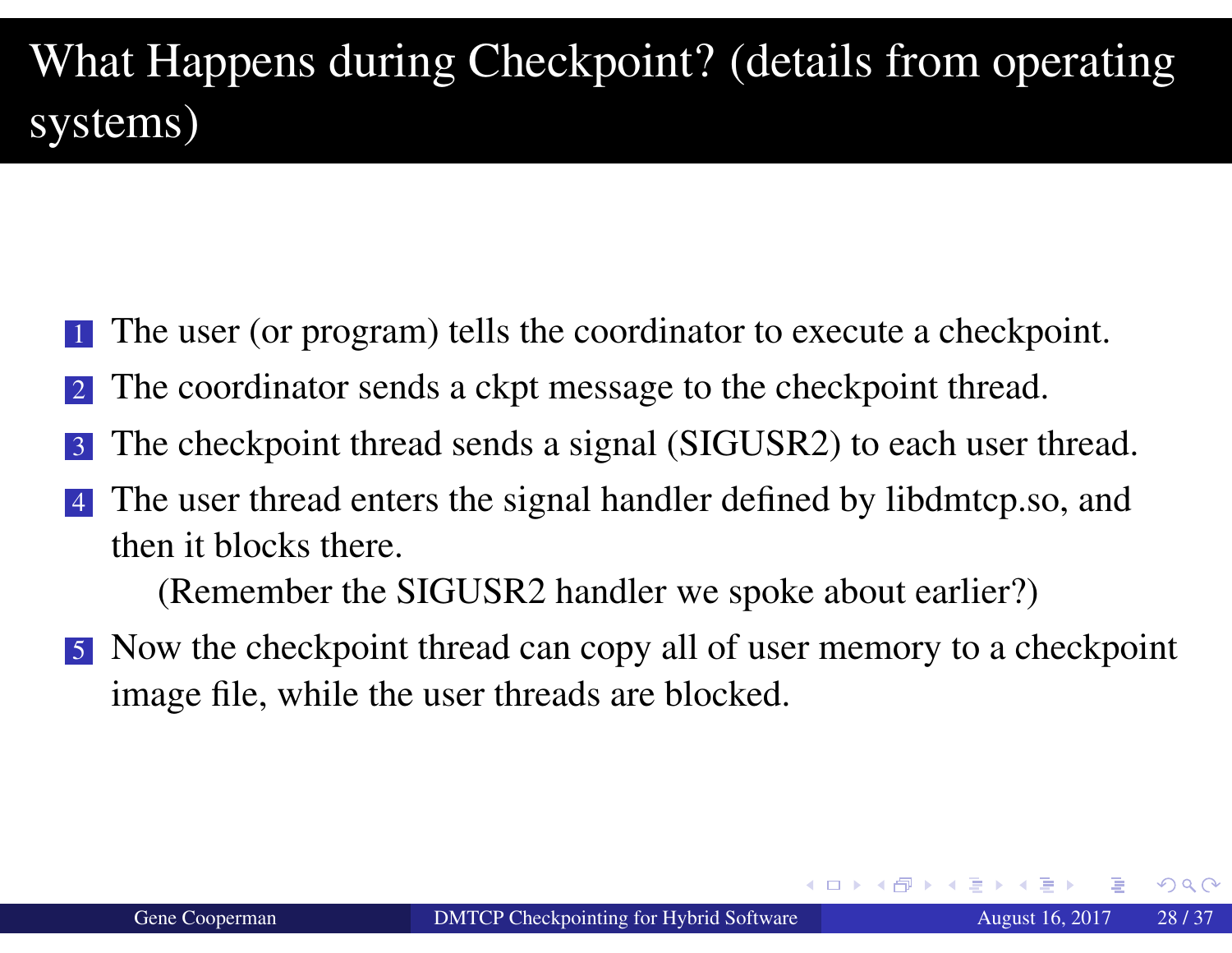## <span id="page-28-0"></span>*Plugins suppor<sup>t</sup> three essential properties:*

Wrapper functions: Change the behavior of <sup>a</sup> system call or call to <sup>a</sup> libraryfunction  $(X11, OpenGL, MPI, ...)$ , by placing a wrapper function around it.

Event hooks: When it's time for checkpoint, resume, restart, or anotherspecial event, call <sup>a</sup> "hook function" within the plugin code.

Publish/subscribe through the central DMTCP coordinator: Since DMTCP can checkpoint multiple processes (even across many hosts), letthe plugins within each process share information at the time ofrestart: publish/subscribe database with key-value pairs.

**◆ロト ◆ 伊 ▶ ◆ 君 ▶ ◆ 君 ▶**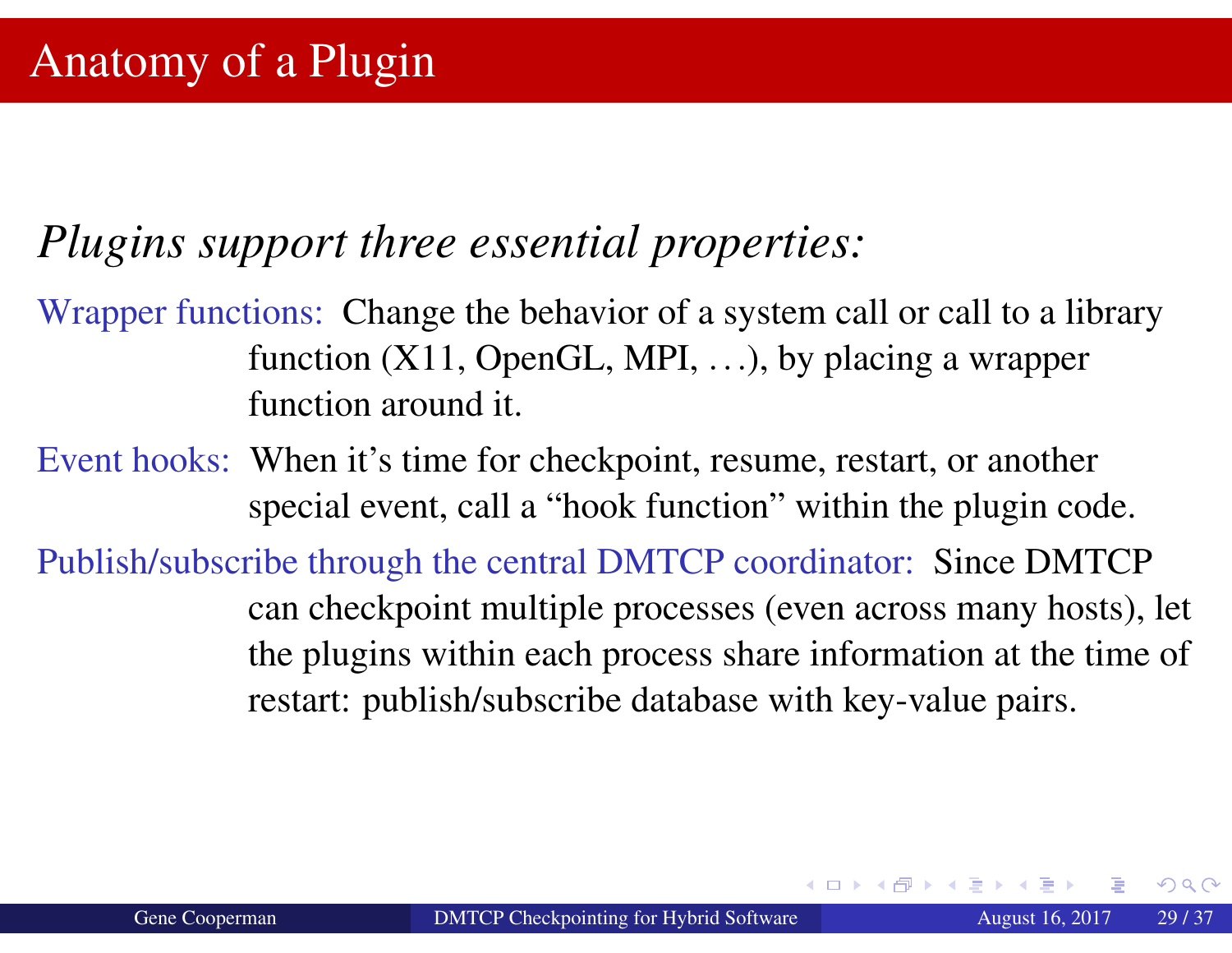## <span id="page-29-0"></span>InfiniBand Plugin

Checkpoint while the network is running! *(Older implementationstore down the network, checkpointed, and then re-built the network.)*Design the plugin once for the API, not once for each vendor/driver!*socket <sup>p</sup>lugin:* ipc/socket; *InfiniBand <sup>p</sup>lugin:* infiniband

- InfiniBand uses RDMA (Remote Direct Memory Access).  $\bullet$ *InfiniBand <sup>p</sup>lugin is <sup>a</sup> model for newer, future RDMA-type APIs.*
- Virtualize the *send queue*, *receive queue*, and *completion queue*.

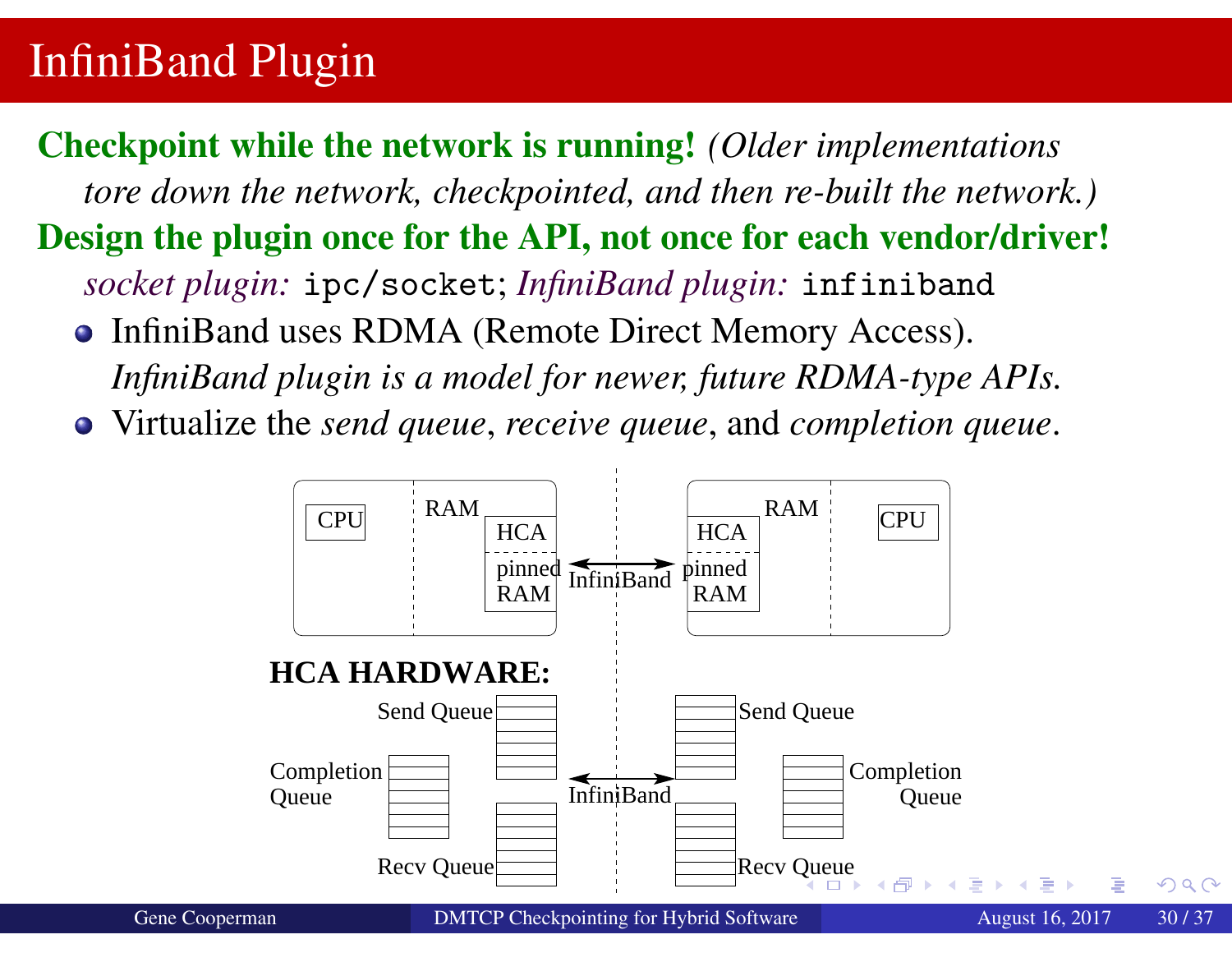## DMTCP and InfiniBand

- <span id="page-30-0"></span>*ISSUES:* At restart time, totally different ids and queue pair ids.
- *Solution:* Drain the completion queue and save in memory. On restart, virtualize the completion queue:
	- Virtualized queue returns drained completions before returning completions from the hardware.



HCA Adapter (hardware)

See: *Transparent Checkpoint-Restart over InfiniBand*, HPDC-14, Cao, [K](#page-29-0)e[rr,](#page-31-0) [A](#page-29-0)[rya](#page-30-0)[,](#page-31-0) [C](#page-19-0)[oo](#page-20-0)[pe](#page-36-0)[rm](#page-19-0)[a](#page-20-0)[n](#page-36-0) $\Omega$ 

Gene Cooperman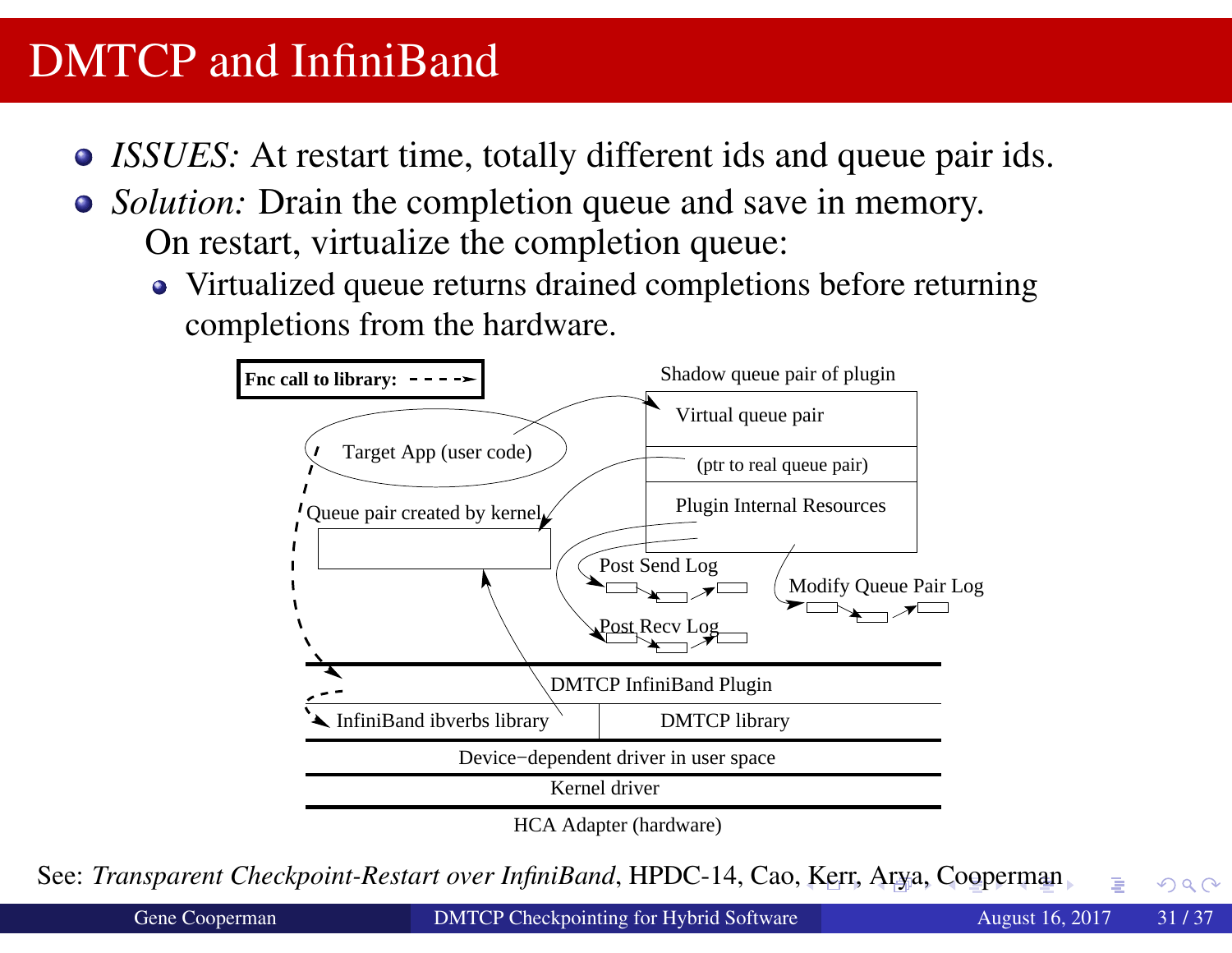## KVM Plugin: Checkpoint <sup>a</sup> Virtual Machine

- <span id="page-31-0"></span>*Issue:* KVM acts as <sup>a</sup> hypervisor that will launch gues<sup>t</sup> virtual machines. How to "re-launch" <sup>a</sup> previously checkpointed VM?
- *Solution:* Virtualize the KVM API for <sup>a</sup> gues<sup>t</sup> (QEMU) virtual machine



э

 $\Omega$ 

◀ □ ▶ ◀ @ ▶ ◀ 듣 ▶ ◀ 듣 ▶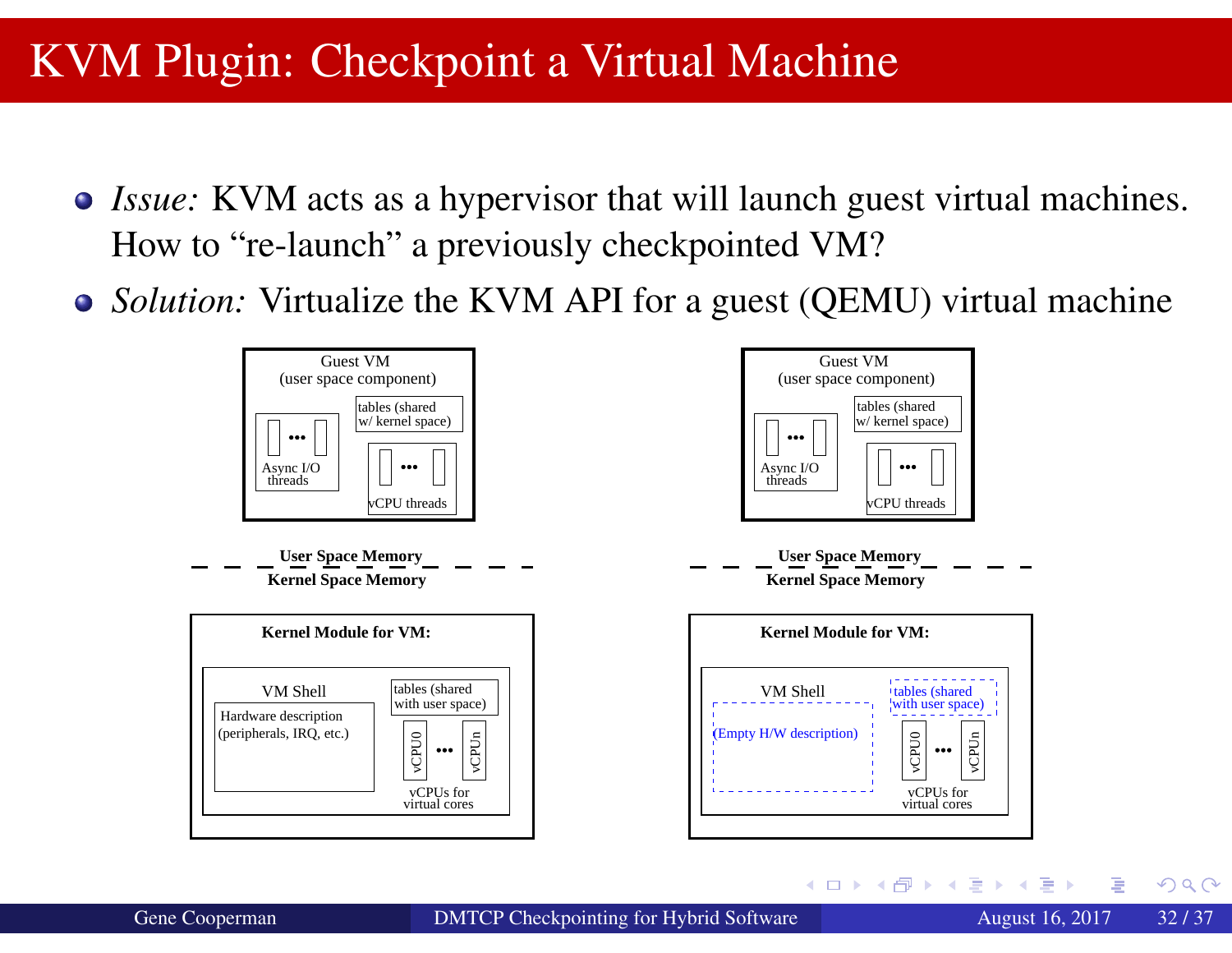## Tun Plugin: Checkpoint <sup>a</sup> Network of Virtual Machines

- *Issue:* Current virtual machine snapshots cannot also save the state of thenetwork. (Networking virtual machines requires the Linux Tun/Tapkernel module.)
- *Solution:* Virtualize the KVM API for <sup>a</sup> gues<sup>t</sup> (QEMU) virtual machineNEXT: Virtualize the Tun network. Write a DMTCP plugin to save the state of the "Tun" network between virtual machines on different physical nodes.

"Checkpoint-Restart for <sup>a</sup> Network of Virtual Machines", Rohan Garg, Komal Sodha, Zhengping Jin and and Gene Cooperman, Proc. of 2013 IEEE Cluster Computing<http://www.ccs.neu.edu/home/gene/papers/cluster13.pdf>

 $DQ$ 

◀ ロ ▶ ◀ @ ▶ ◀ 듣 ▶ ◀ 듣 ▶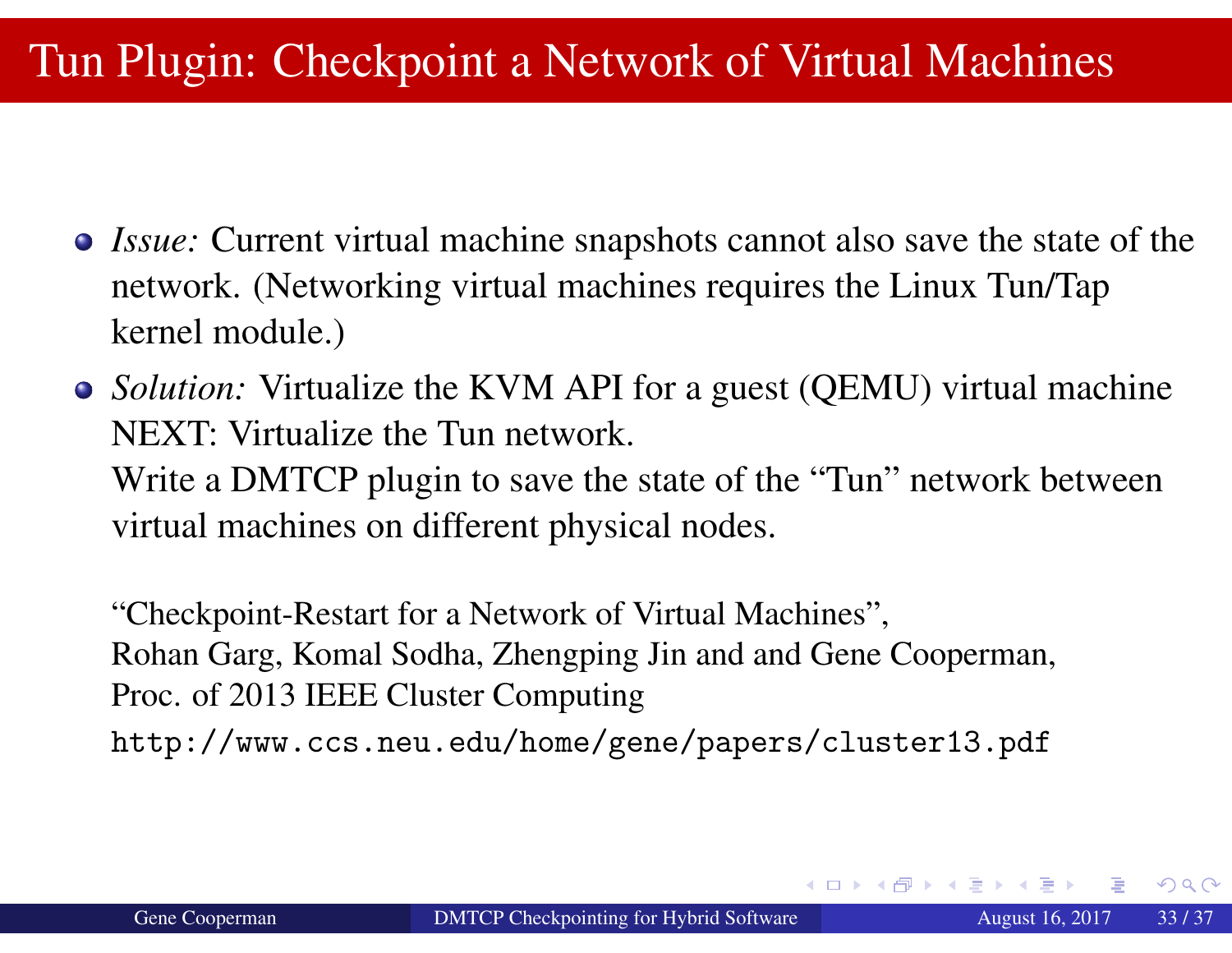## OpenGL Plugin: Checkpoint 3-D Graphics

- Usually <sup>a</sup> virtual machine cannot take <sup>a</sup> snapshot of 3-D graphics (cannotsnapshot OpenGL applications). This is because the 3-D graphics objectare saved in the graphics hardware.
- *Issue:* Same problem as we saw with InfiniBand hardware. What is the solution this time?
- *Solution:* Record, compress, and replay the commands. Virtualize the graphics objects in the graphics hardware accelerator.
- "Transparent Checkpoint-Restart for Hardware-Accelerated3D Graphics",

Samaneh Kazemi Nafchi, Rohan Garg, and Gene Cooperman<http://arxiv.org/abs/1312.6650>

つのへ

◀ ロ ▶ ◀ 包 ▶ ◀ 듣 ▶ ◀ 듣 ▶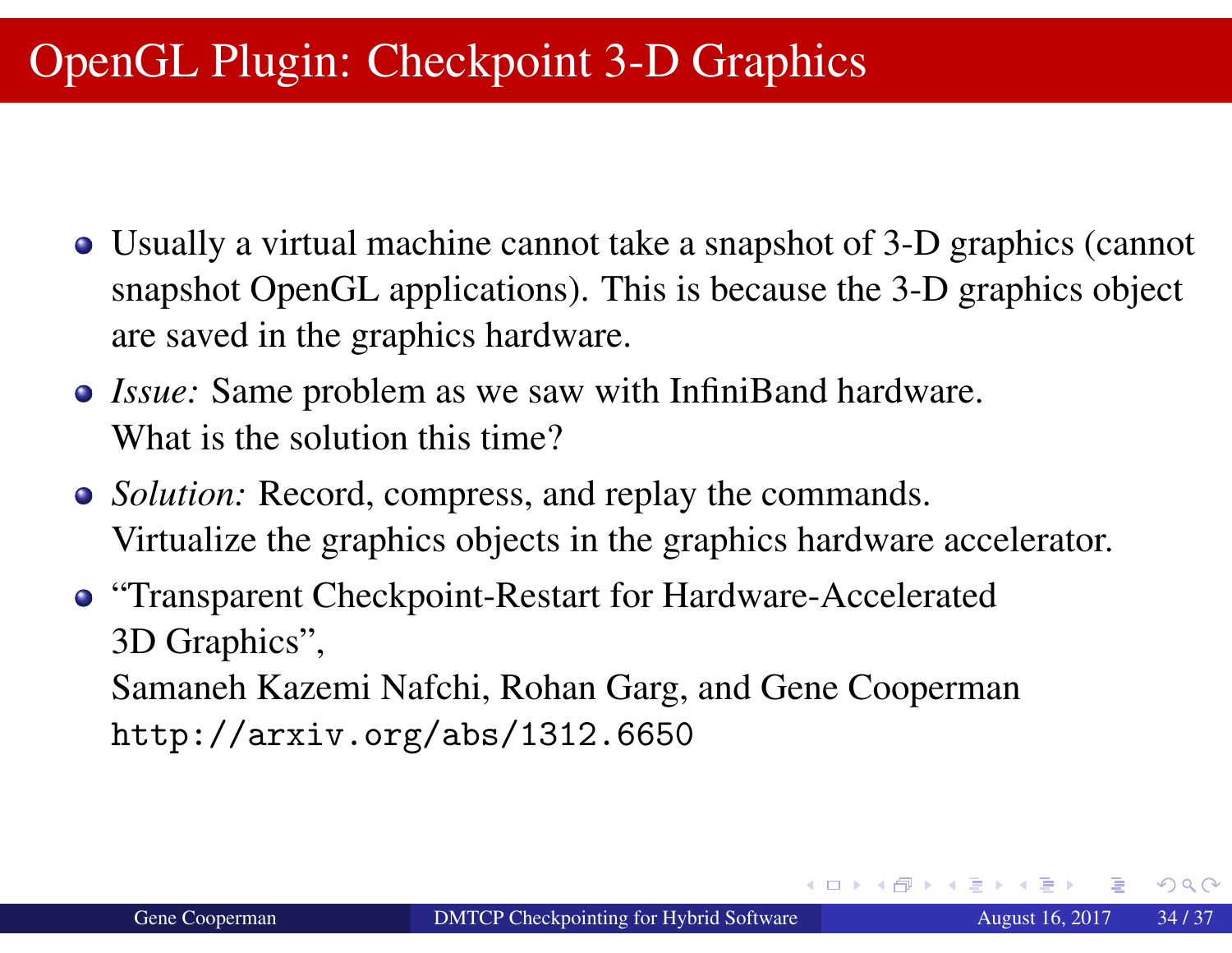```
void dmtcp_event_hook(DmtcpEvent_t event,
                      DmtcpEventData_t *data)
\{switch (event) {
  case DMTCP_EVENT_WRITE_CKPT:
    printf("\n*** Checkpointing. ***\n"); break;
  case DMTCP_EVENT_RESUME:
    printf("*** Resume: has checkpointed. ***\n"); break;
  case DMTCP_EVENT_RESTART:
    printf("*** Restarted. ***\n"); break;
  . .
  default: break;
  }
DMTCP_NEXT_EVENT_HOOK(event, data);
}
```
 $OQ$ 

◀ㅁ▶◀@▶◀롣▶◀롣▶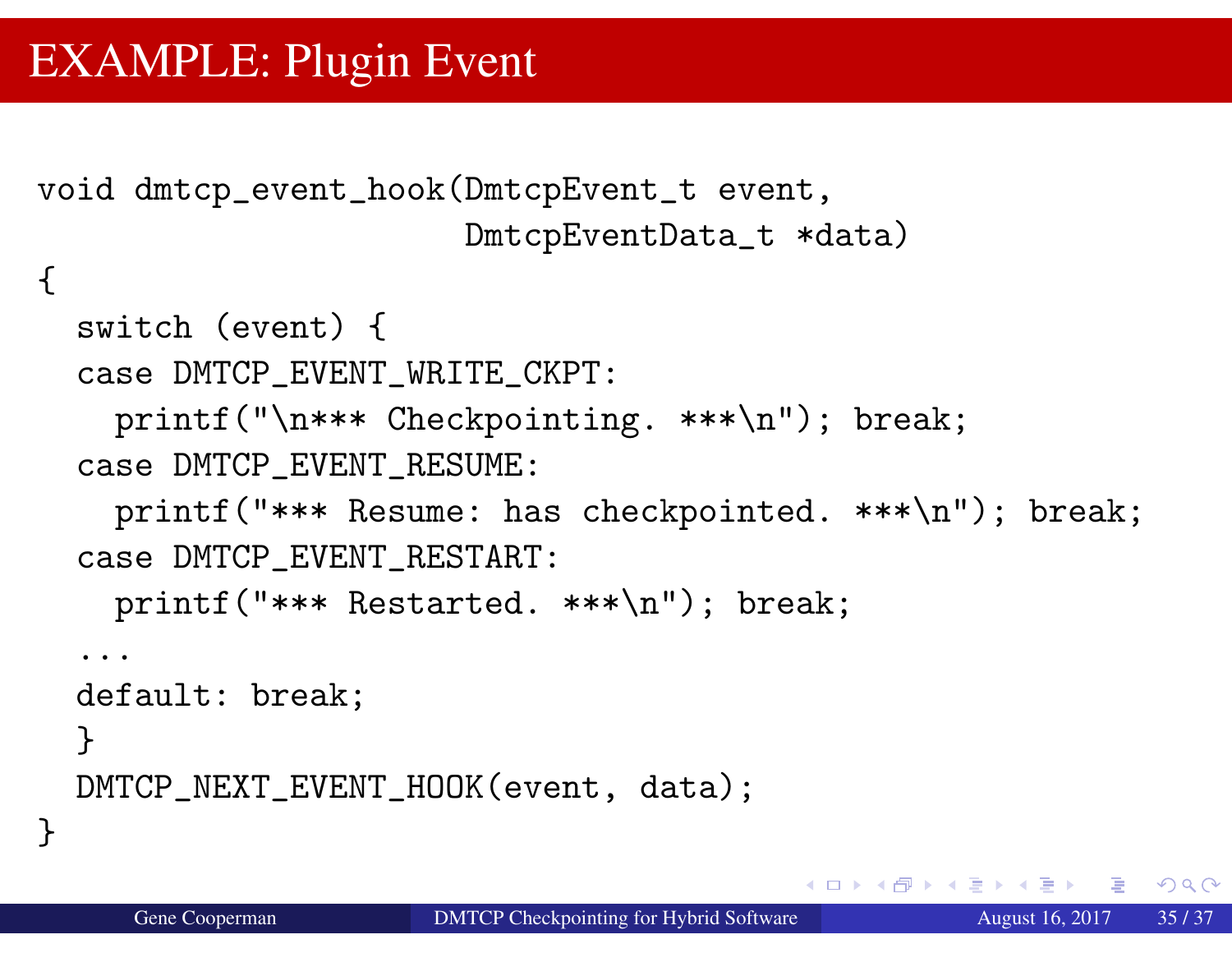## EXAMPLE: Plugin Wrapper Function

```
unsigned int sleep(unsigned int seconds)
{ /* Same type signature as sleep */
  static unsigned int (*next_fnc)() = NULL;
  struct timeval oldtv, tv;
 gettimeofday(&oldtv, NULL);
  time_t secs = val.tv_sec;
 printf("sleep1: "); print_time(); printf(" ... ");
 unsigned int result = NEXT_FNC(sleep)(seconds);
  gettimeofday(&tv, NULL);
 printf("Time elapsed: %f\n",
          (1e6*(val.tv_sec-oldval.tv_sec)
+ 1.0*(val.tv_usec-oldval.tv_usec)) / 1e6);
 print_time(); printf("\n");
```
return result;

}

 $OQ$ 

◀ ㅁ ▶ ◀ @ ▶ ◀ 듣 ▶ ◀ 듣 ▶ │ 듣.